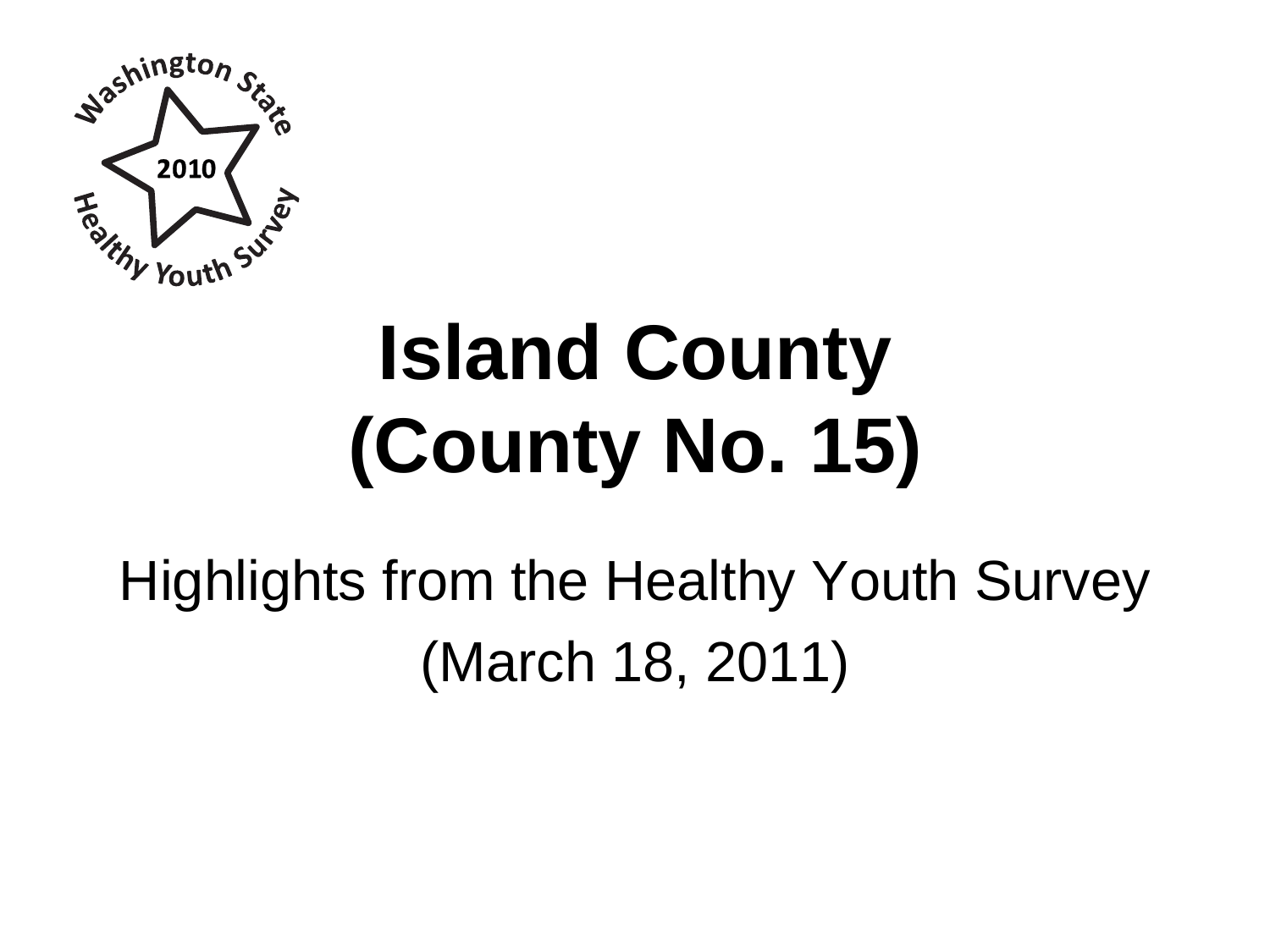### Student Participation

- 515 (78%) of Grade 6 students
- 525 (78%) of Grade 8 students
- 504 (74%) of Grade 10 students
- 405 (53%) of Grade 12 students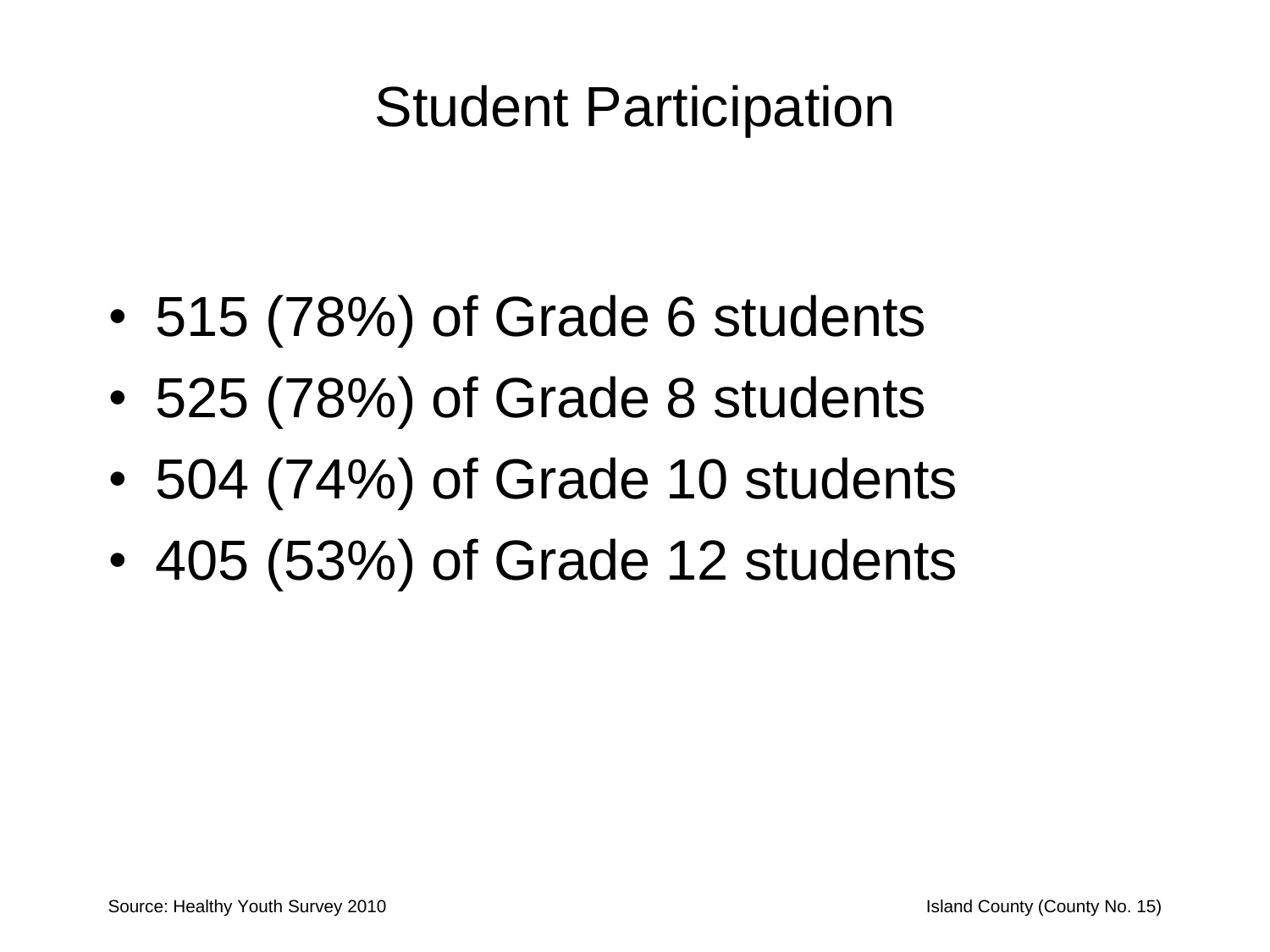# Current Cigarette Smoking

Percent of students who report smoking cigarettes in the past 30 days

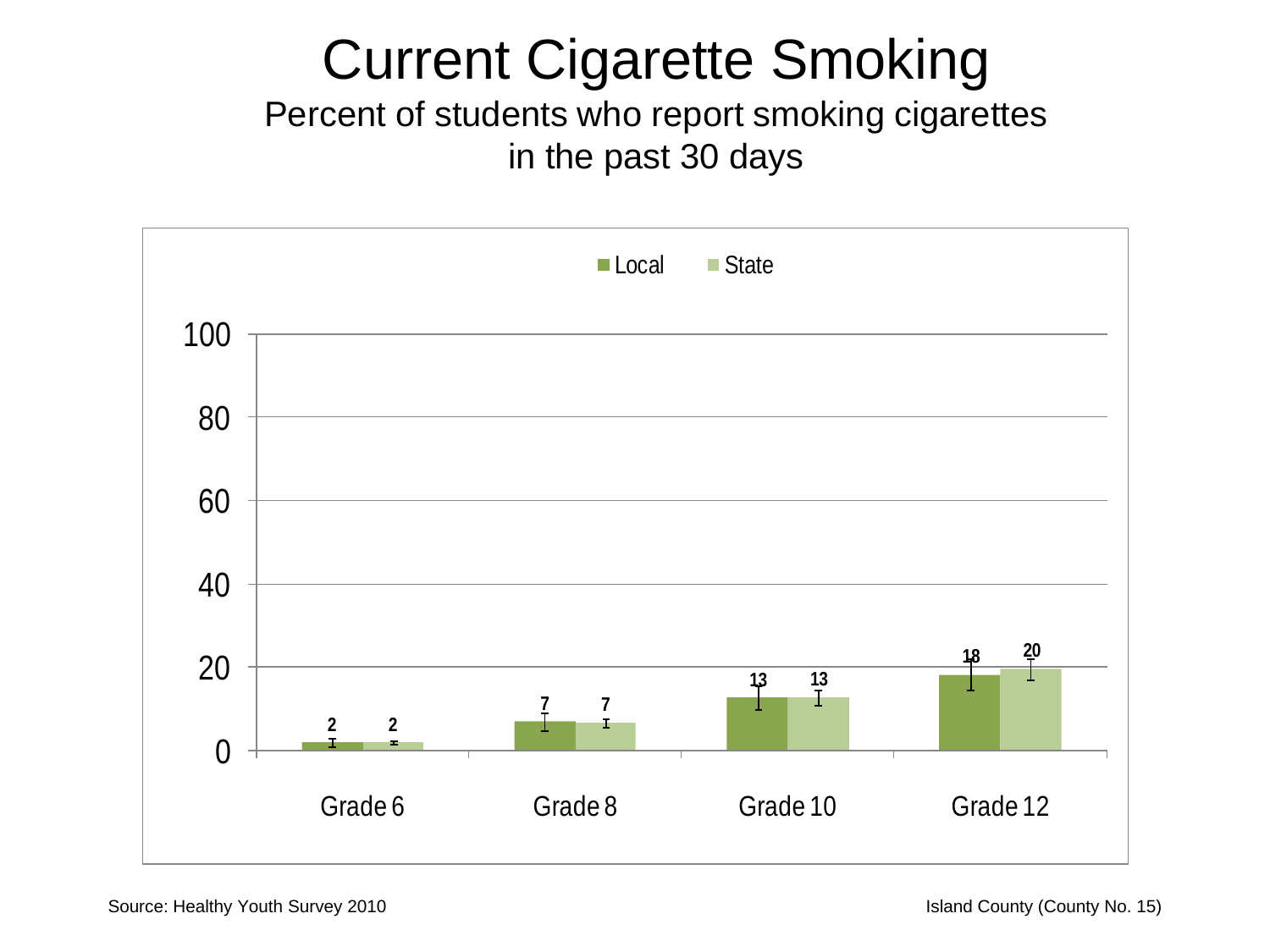# Current Chewing Tobacco Use

Percent of students who report using chewing tobacco, snuff, or dip in the past 30 days

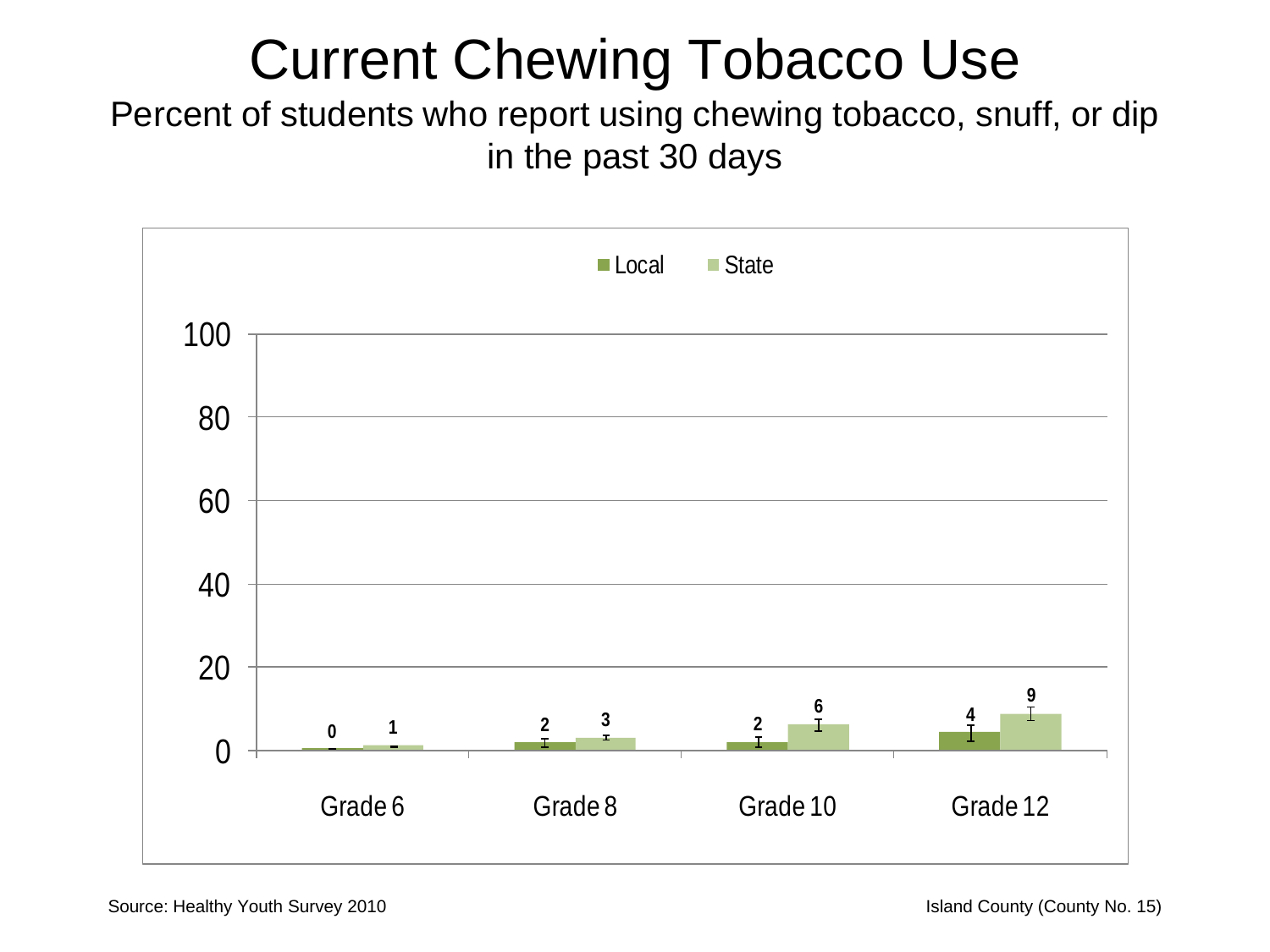# Susceptibility to Smoking

Percent of students who are **NOT** at risk for future smoking

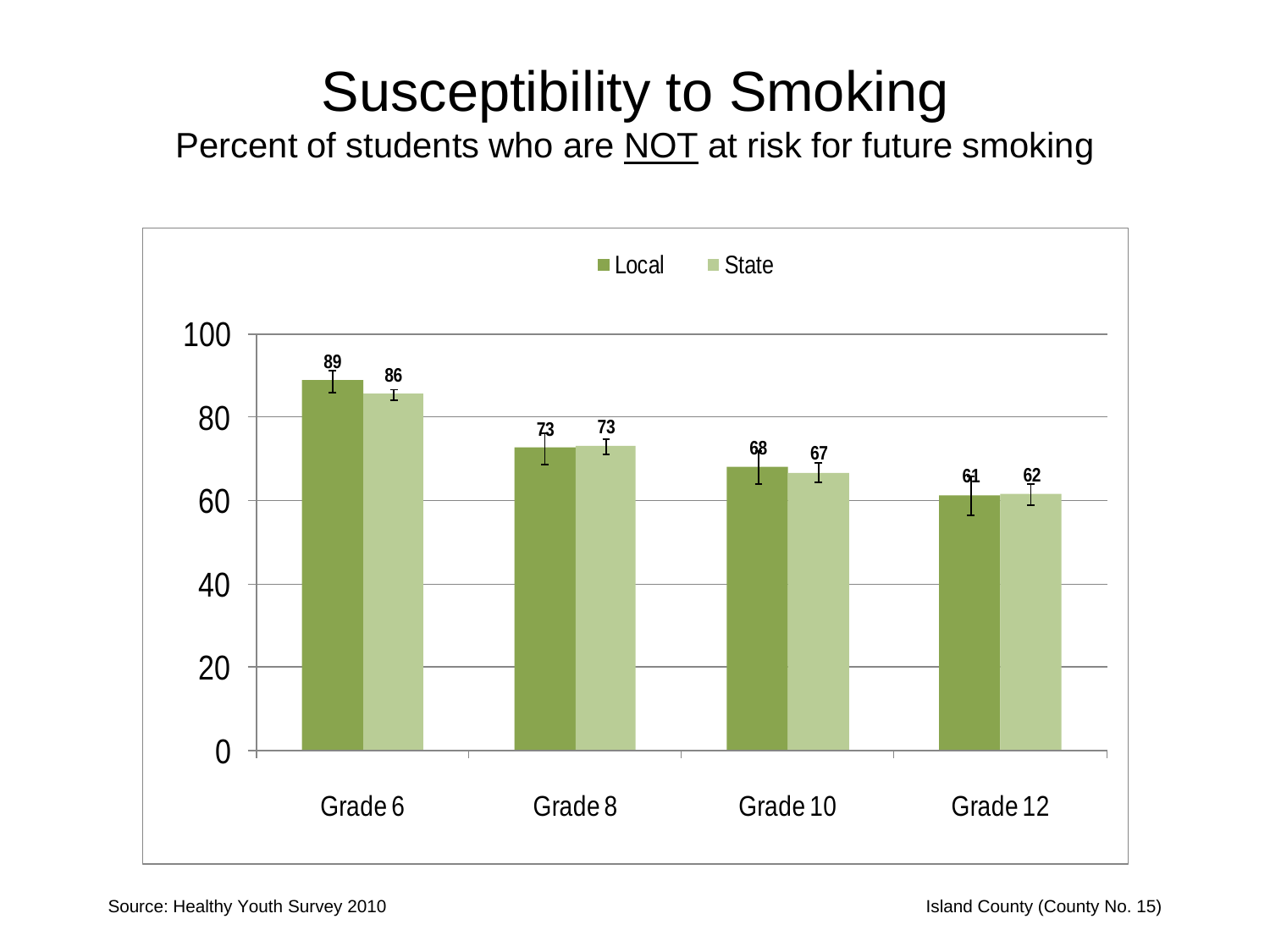### Lifetime Alcohol Use

Percent of students who report having ever drunk more than a sip of alcohol

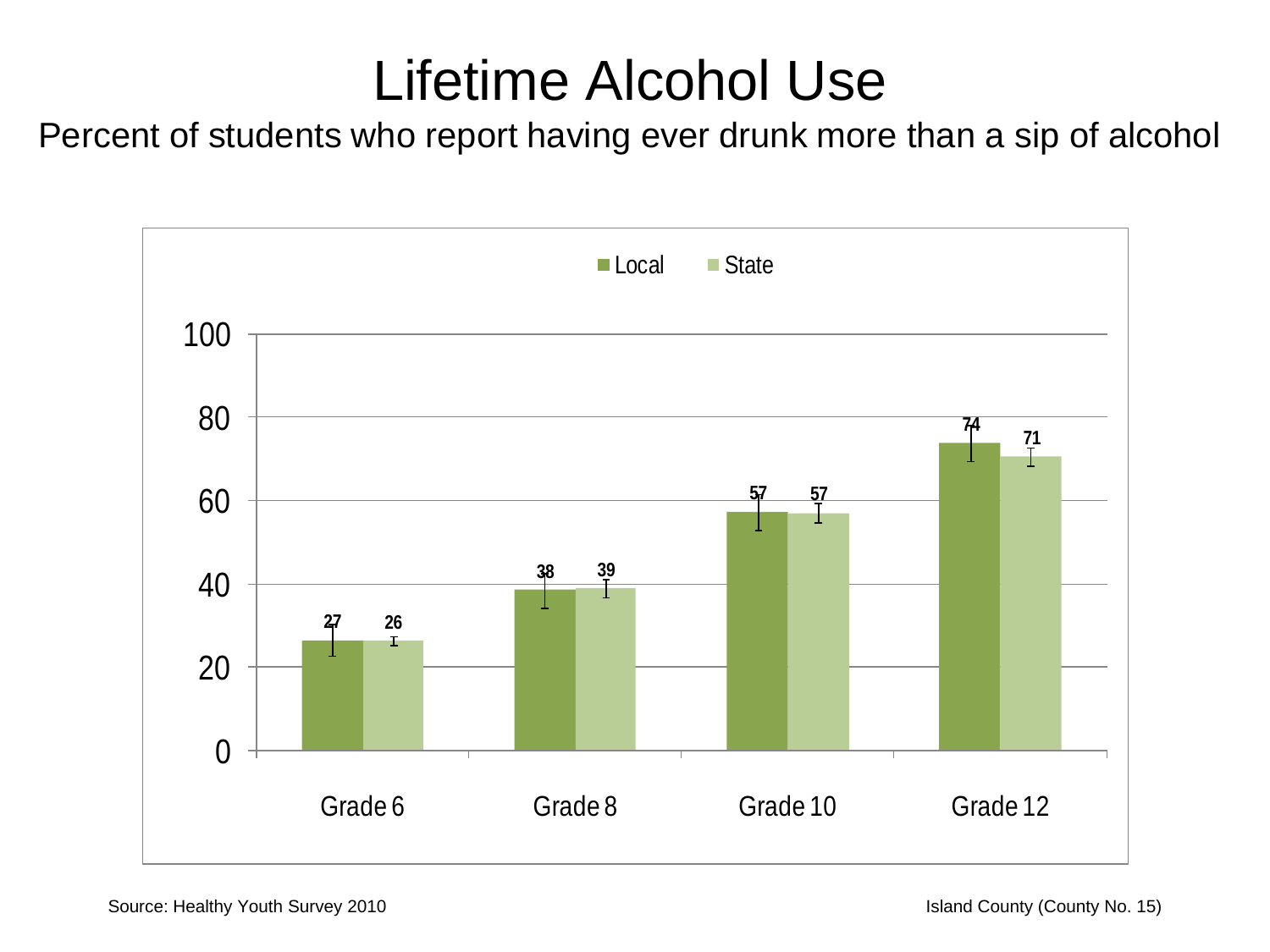### Current Alcohol Use

Percent of students who report having drunk a glass, can, or bottle of alcohol in the past 30 days

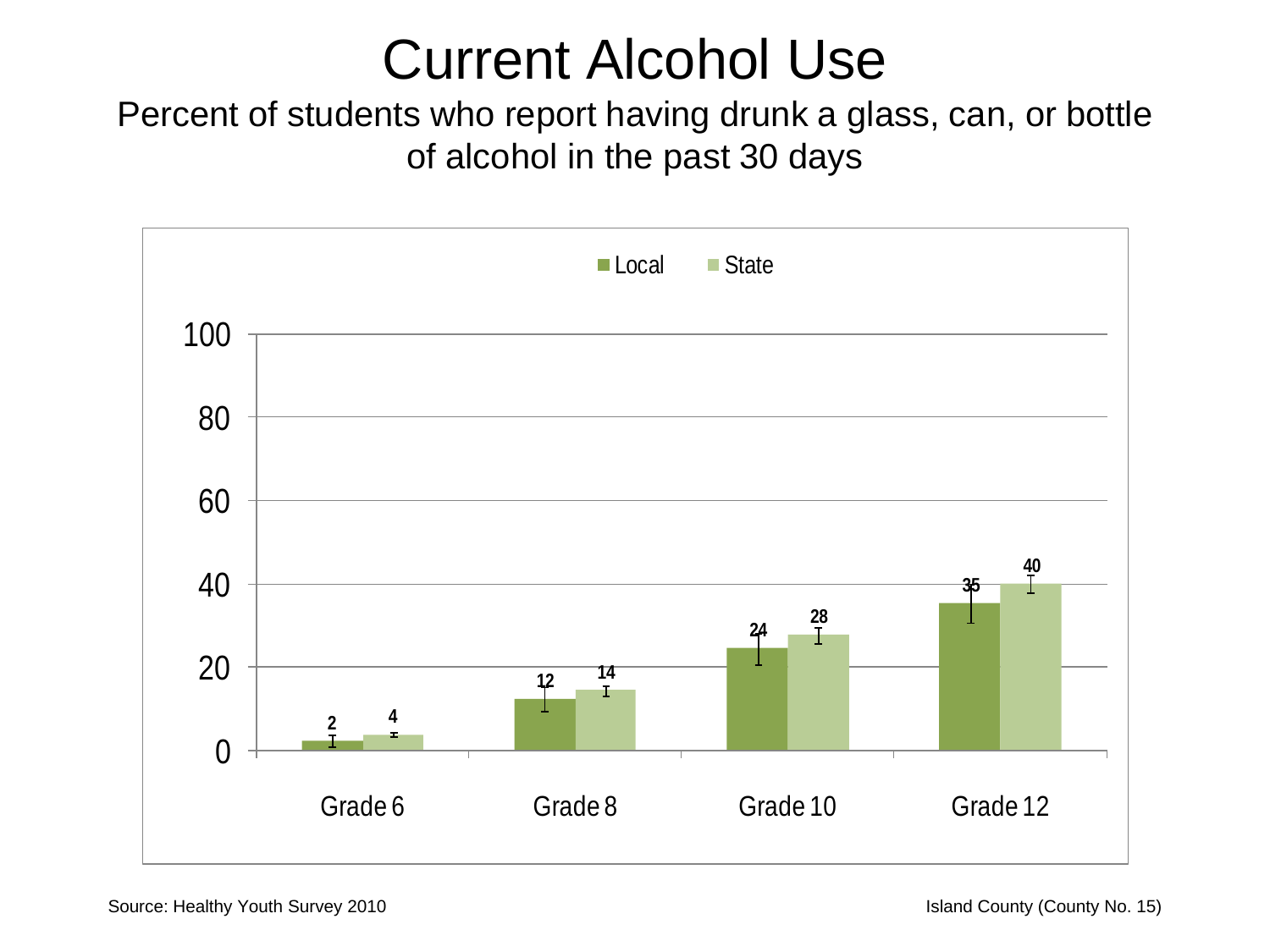# Current Binge Drinking

#### Percent of students who report having drunk 5 or more drinks in a row in the past 2 weeks

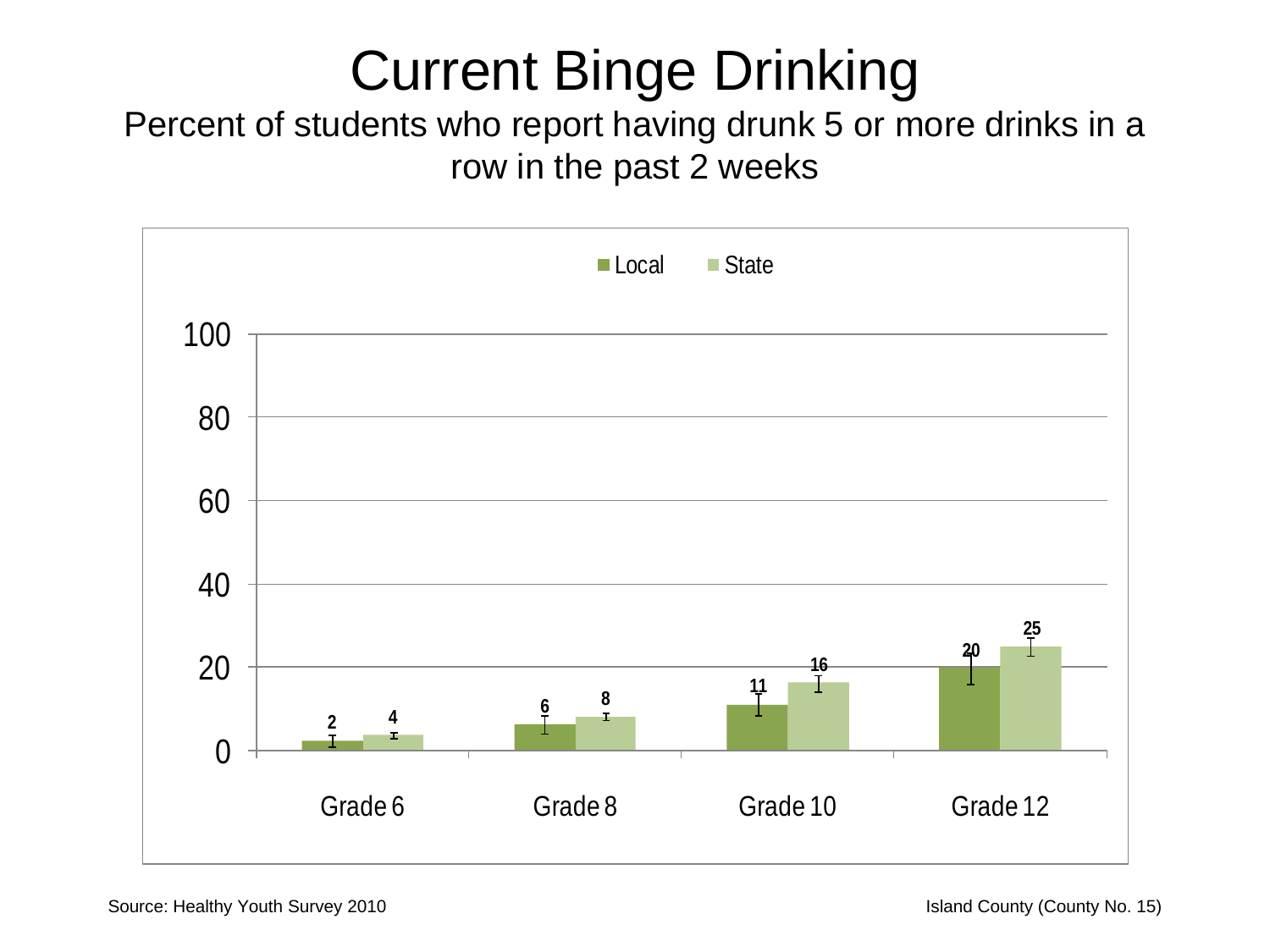# Levels of Alcohol Use

- **No drinking** (no drinking in past 30 days)
- **Experimental drinking** (1-2 days drinking in past 30 days, no binge drinking in past 2 weeks)
- **Problem drinking** (3-5 days drinking in past 30 days and/or 1 day binge drinking in past 2 weeks)
- **Heavy drinking** (6+ days drinking in past 30 days and/or 2+ binge drinking in past two weeks)

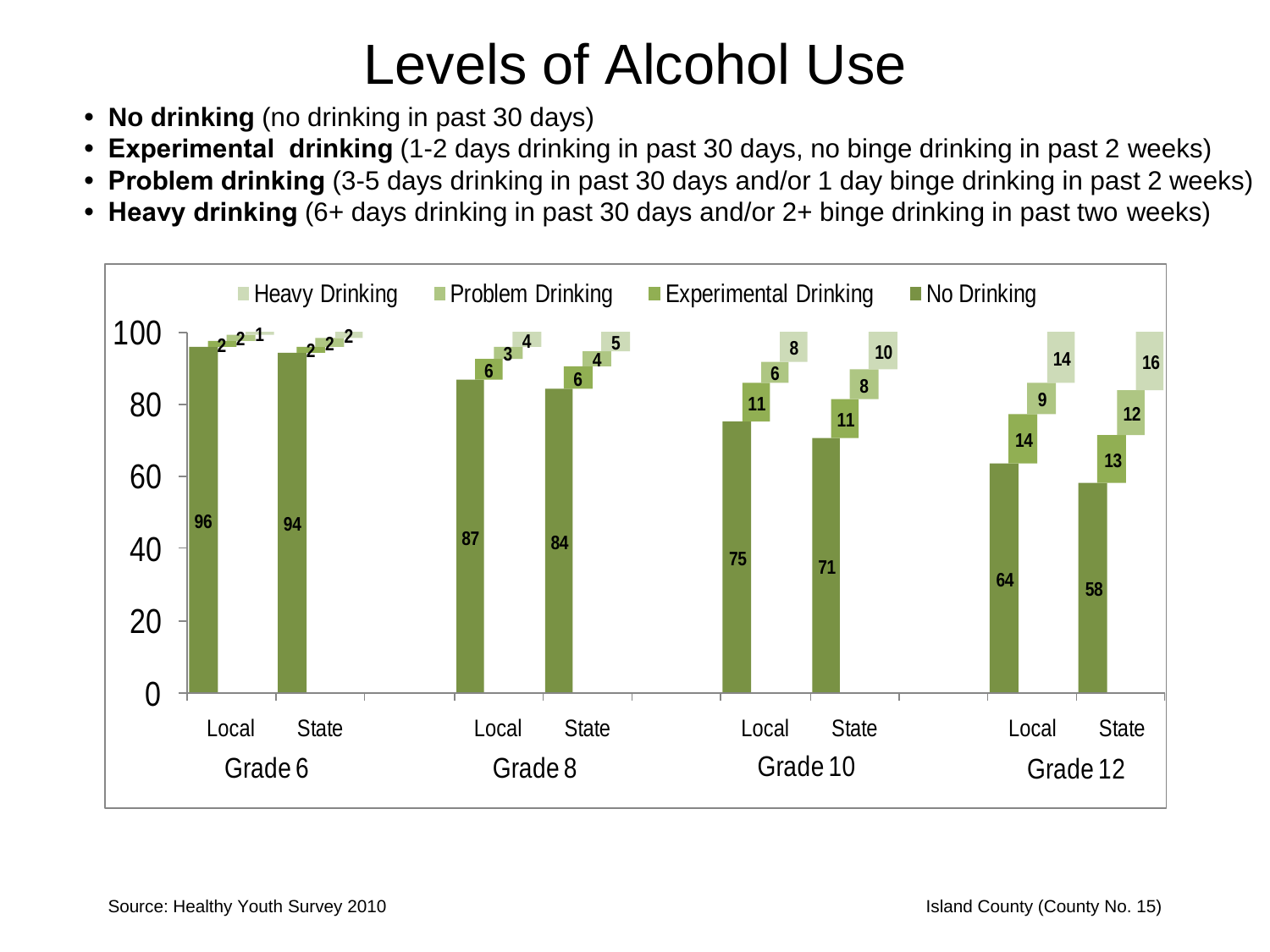# Lifetime Marijuana Use

Percent of students who report having ever smoked marijuana

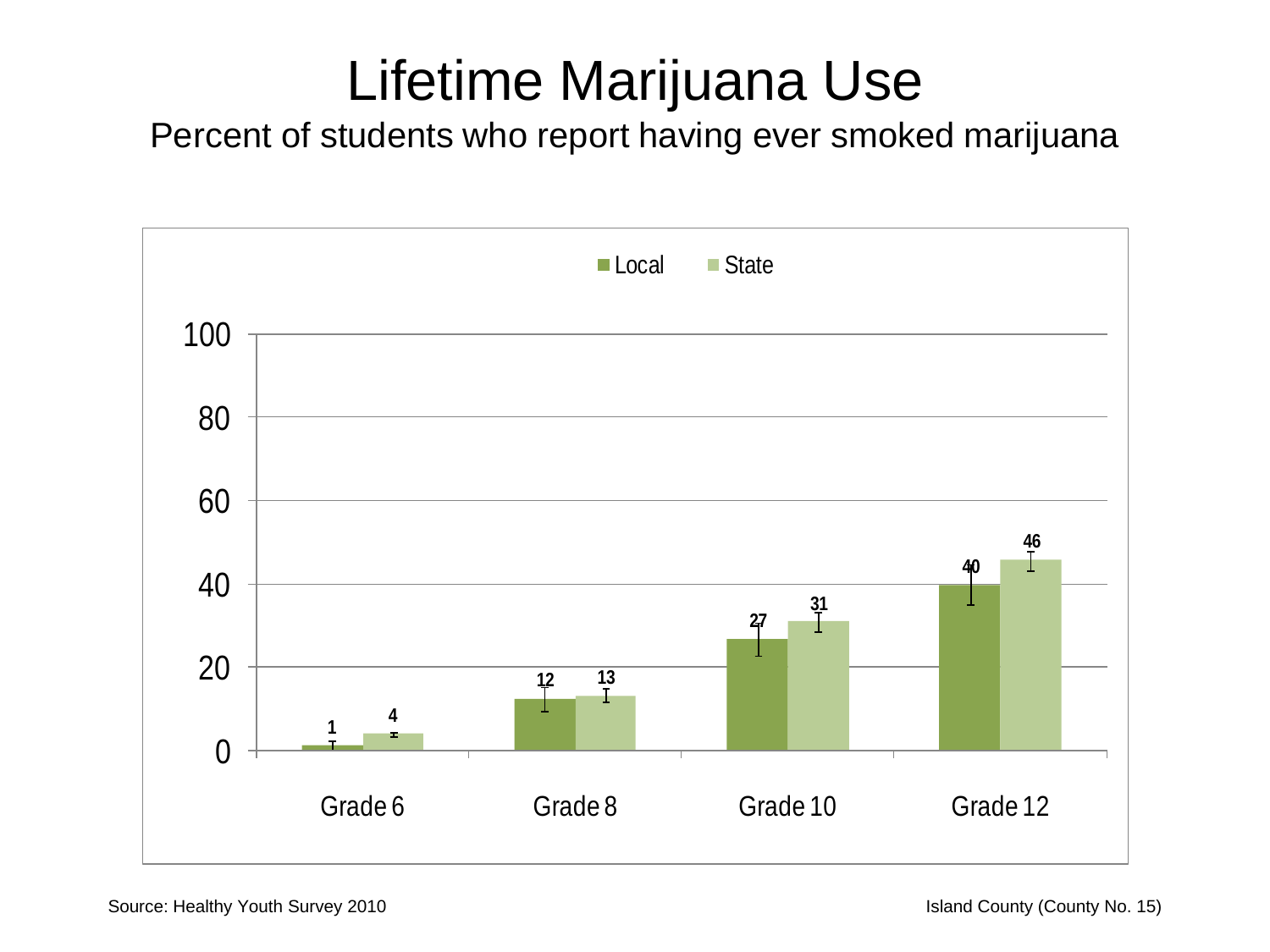# Current Marijuana Use

Percent of students who report smoking marijuana in the past 30 days

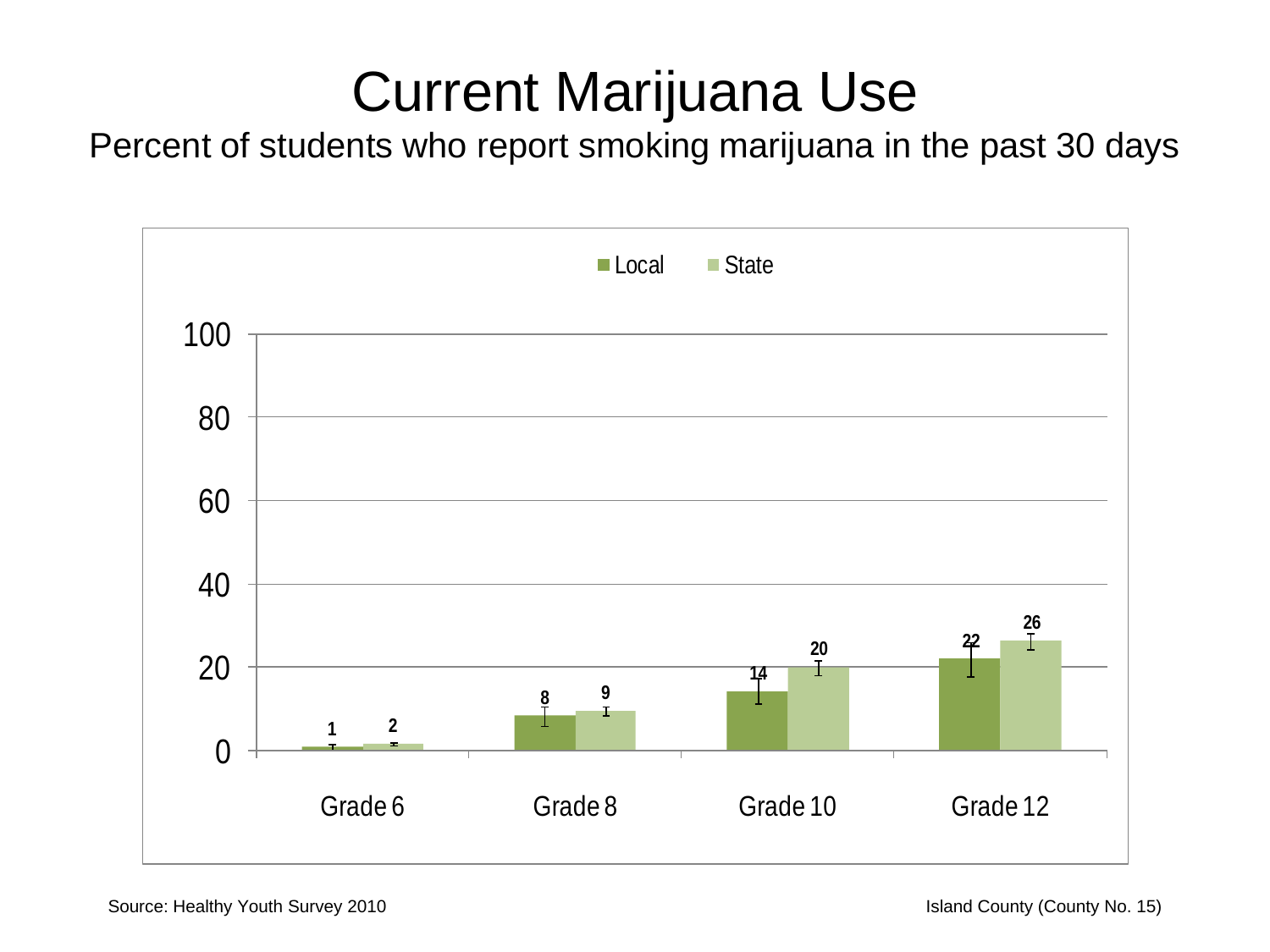# Current Other Illegal Drug Use

Percent of students who report using illegal drugs in the past 30 days (not including alcohol, tobacco, or marijuana)

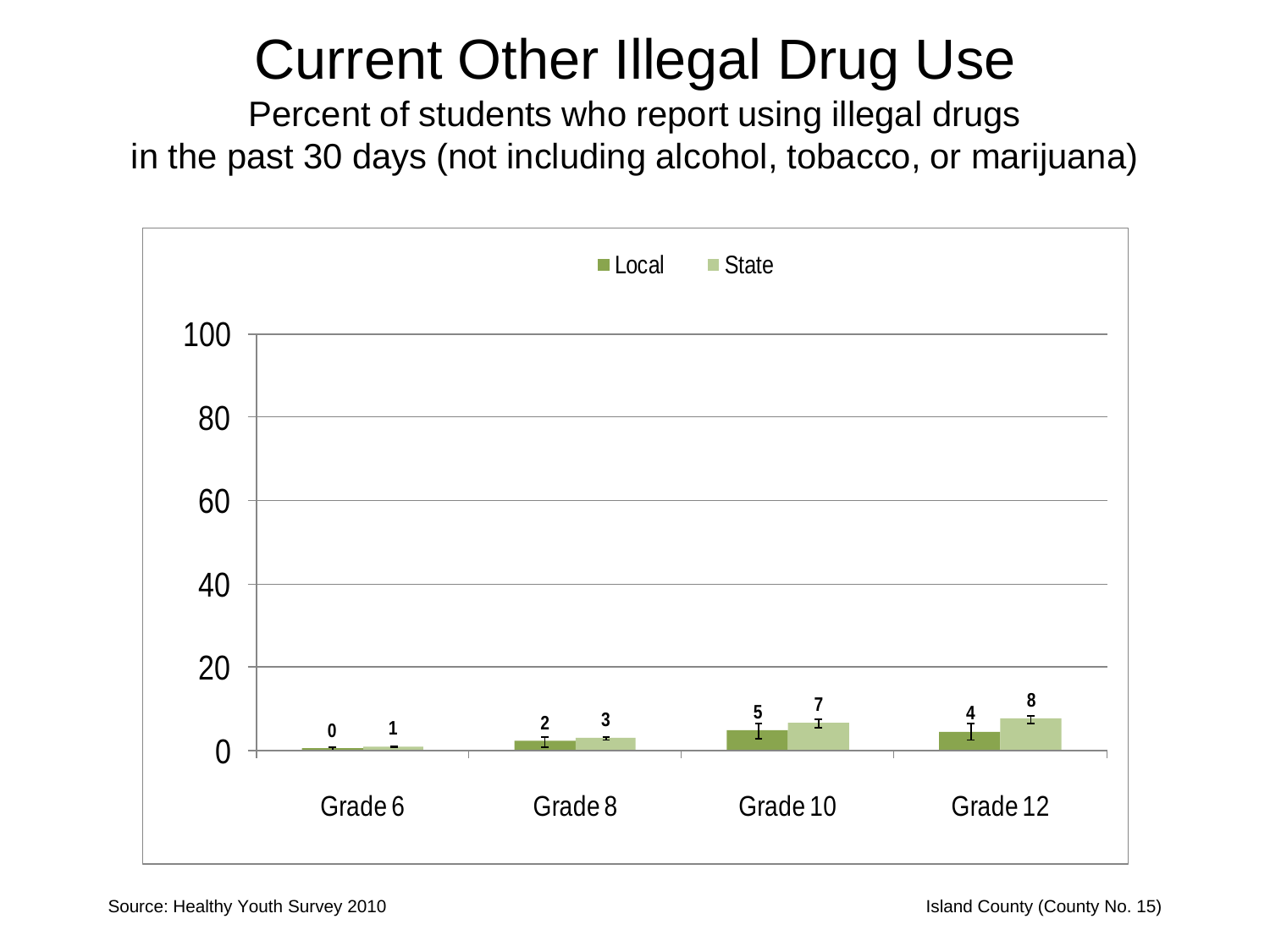# Current Prescription Drug Use

Percent of students who report using a pain killer to get high in the past 30 days

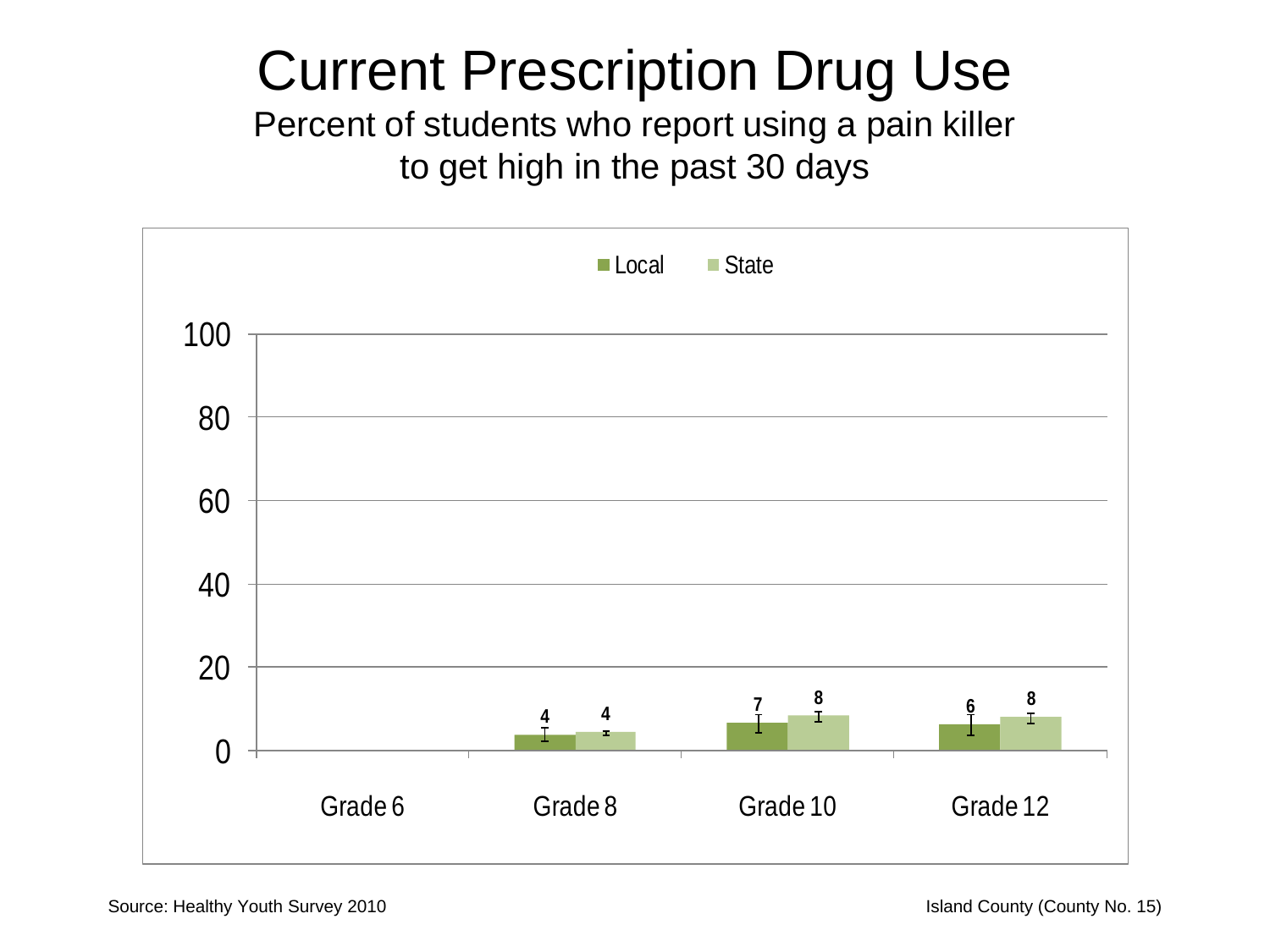### Substance Use at School

#### Percent of students who report being drunk or high at school in the past year

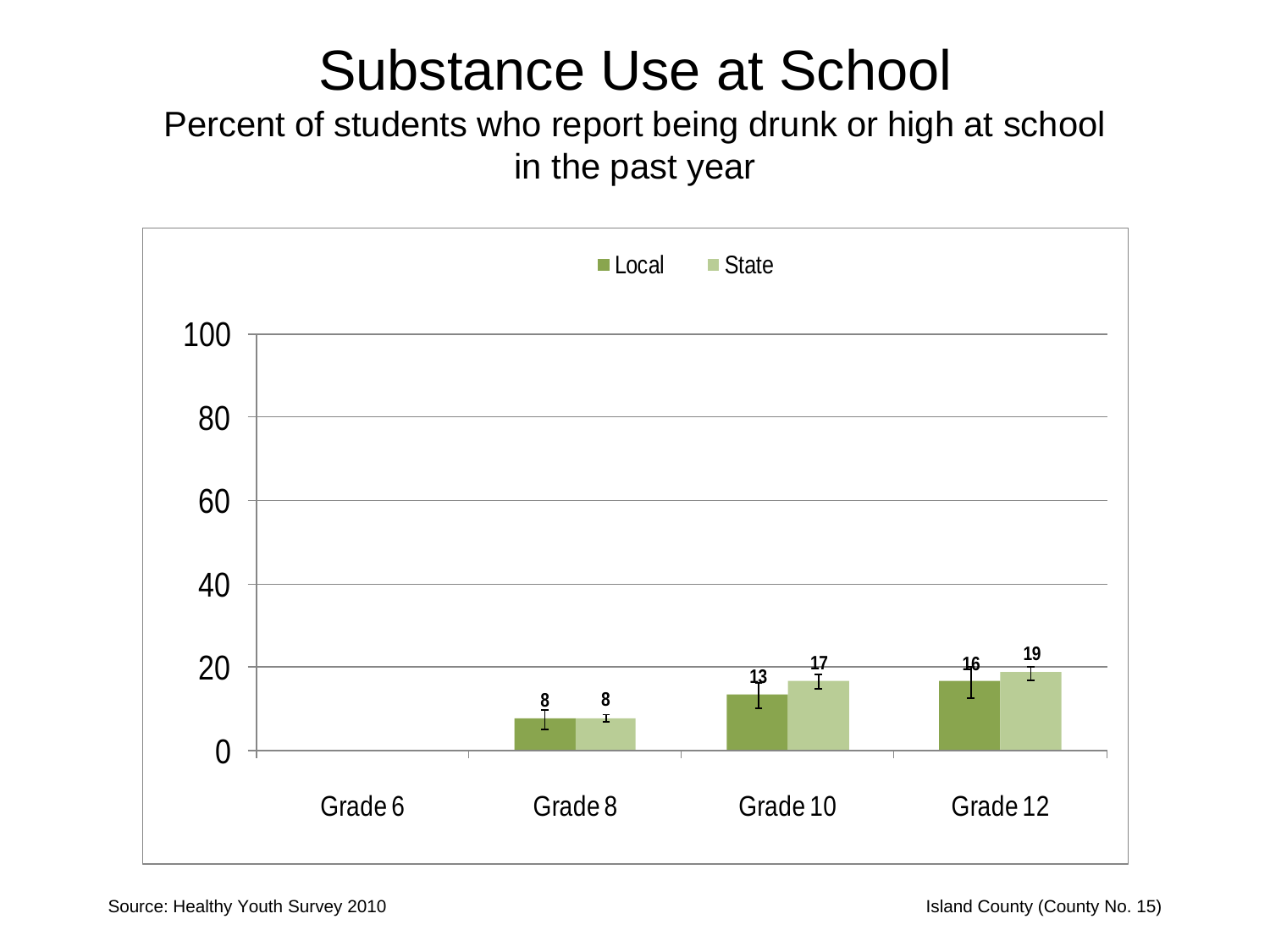# Enforcement of Tobacco-Free Policies

Percent of students who report "definitely" thinking that rules about not using tobacco at school are enforced

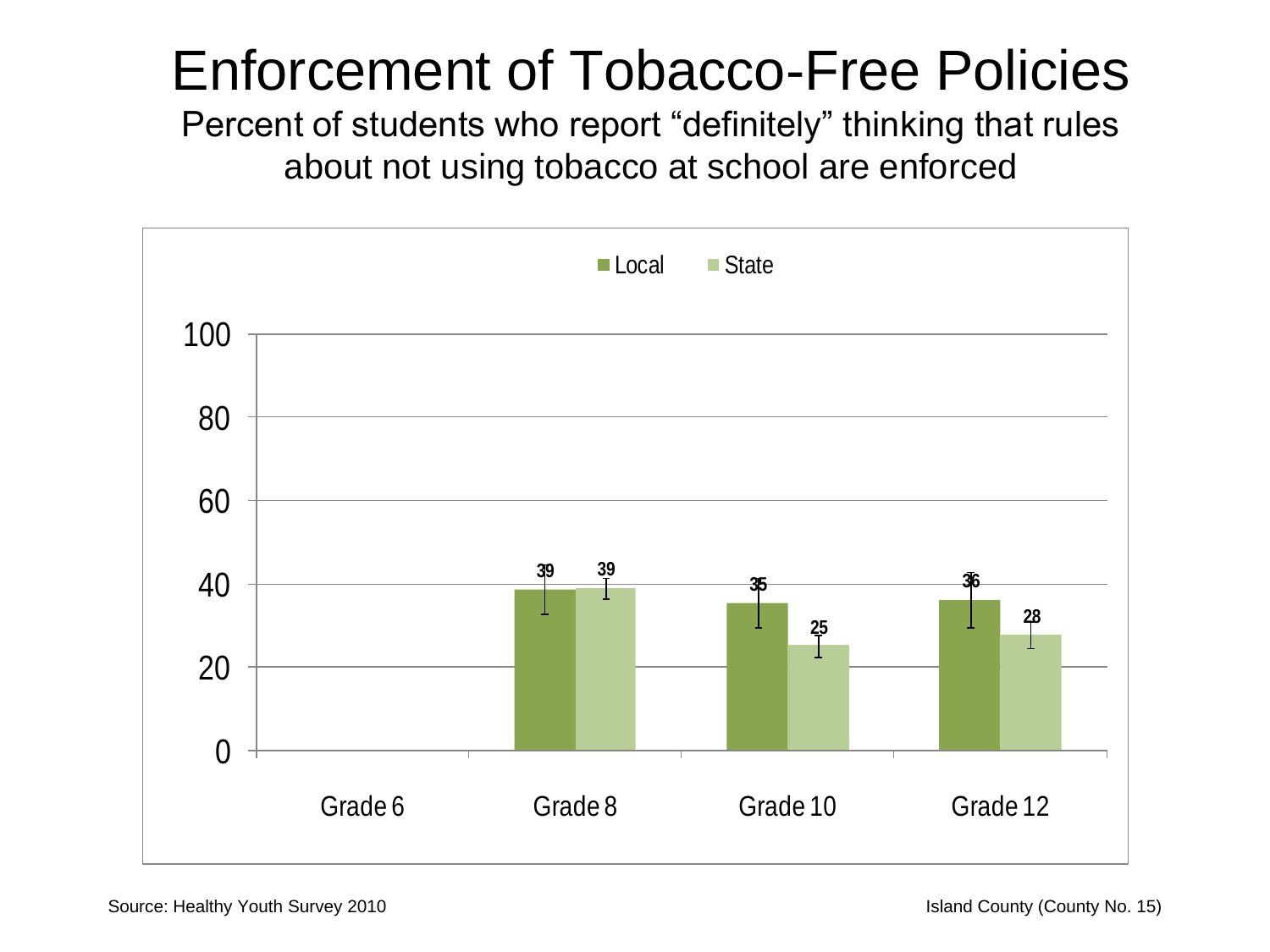# Enforcement of Alcohol and Drug Policies

Percent of students who report that rules about not using alcohol or drugs at school are "probably" or "definitely" enforced

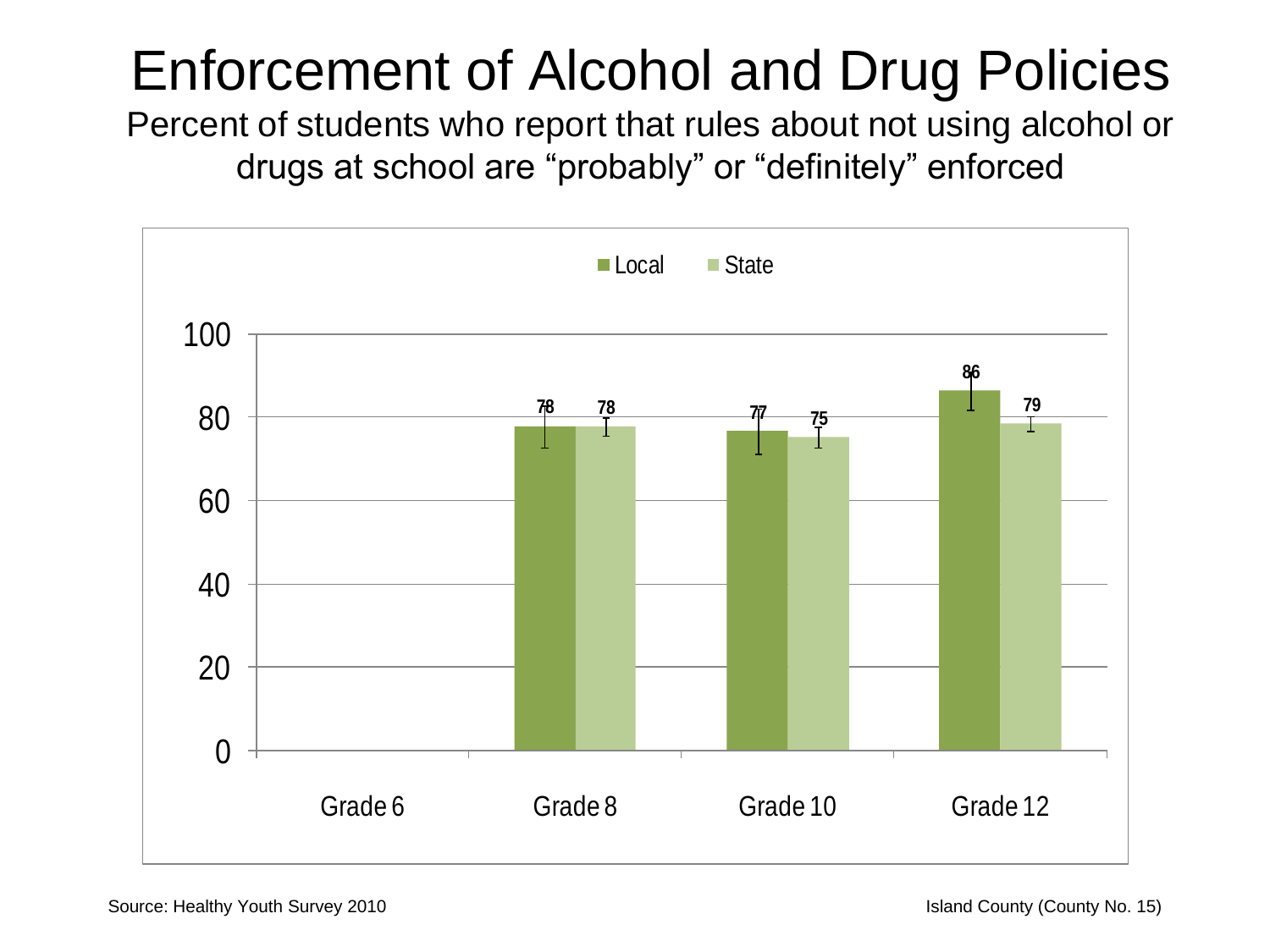# Help at School for Problems with ATOD

Percent of students who report school having staff for students to discuss problems with alcohol, tobacco, or other drugs

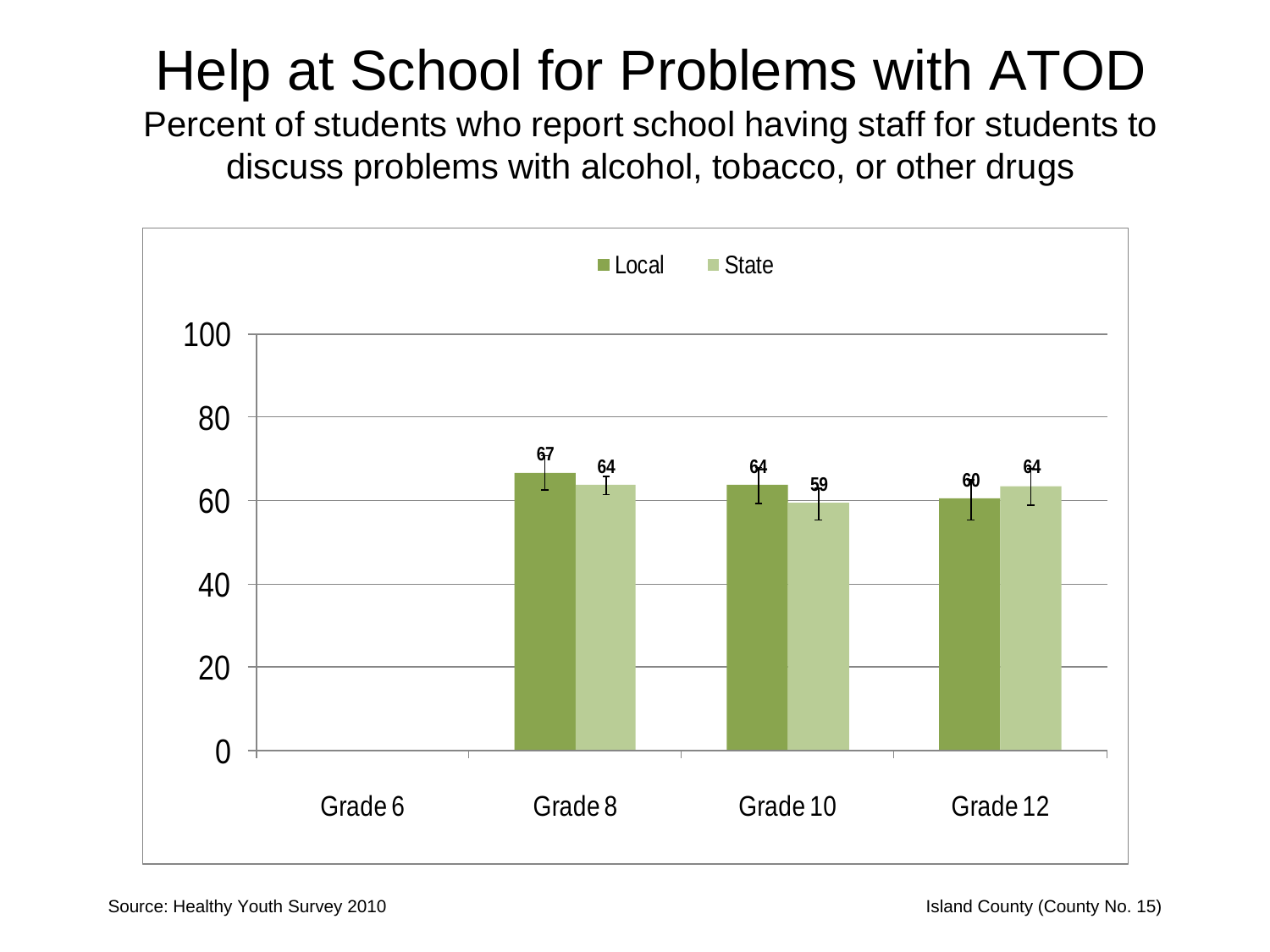### Enjoyment of School

Percent of students who report "often" or "almost always" enjoying being at school in the past year

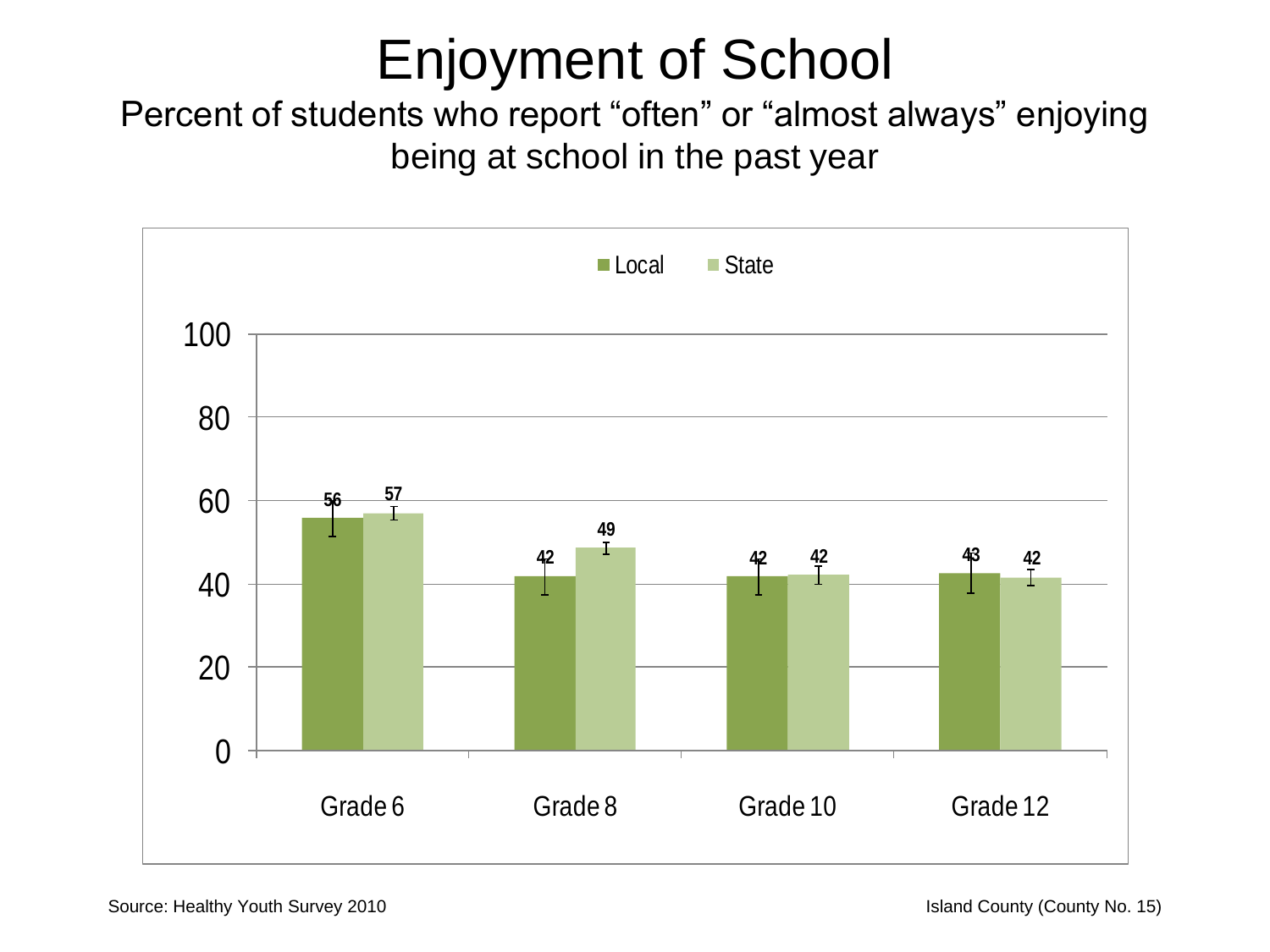# Skipping School

#### Percent of students who report skipping 1 or more whole days of school in past 4 weeks

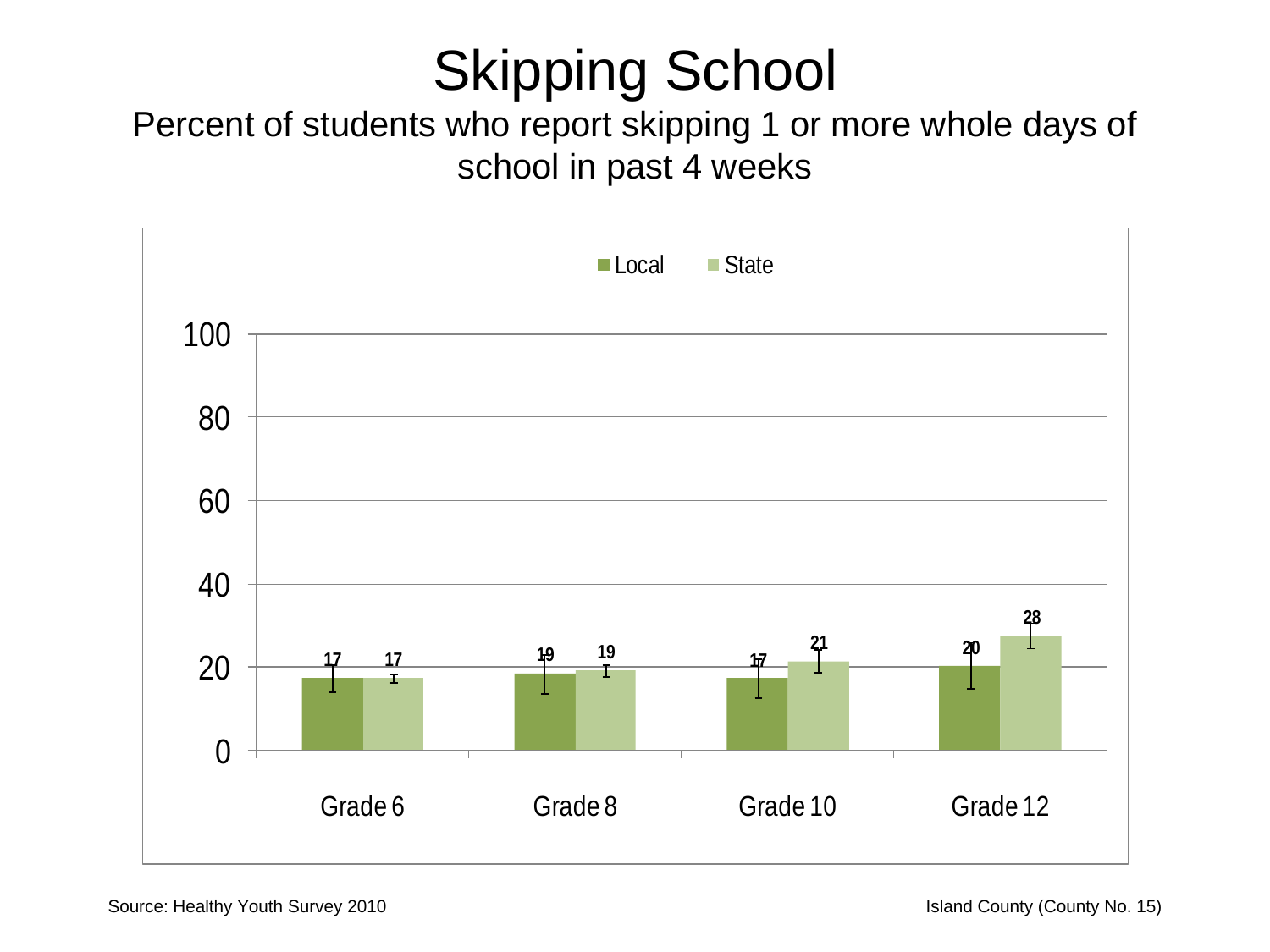# Bullying

Percent of students who report being bullied in the past 30 days

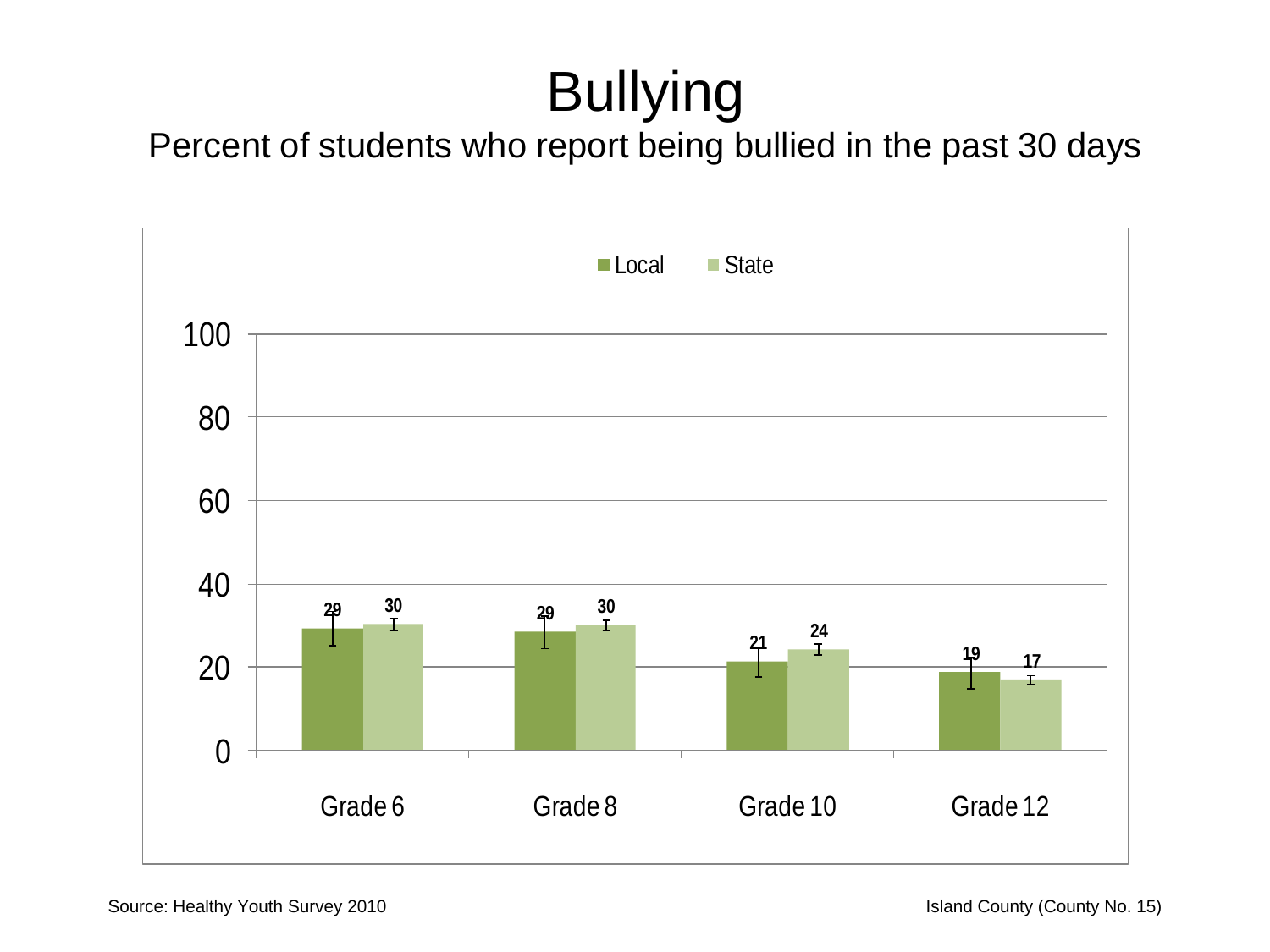## Feeling Safe at School

Percent of students who report that they feel safe at school

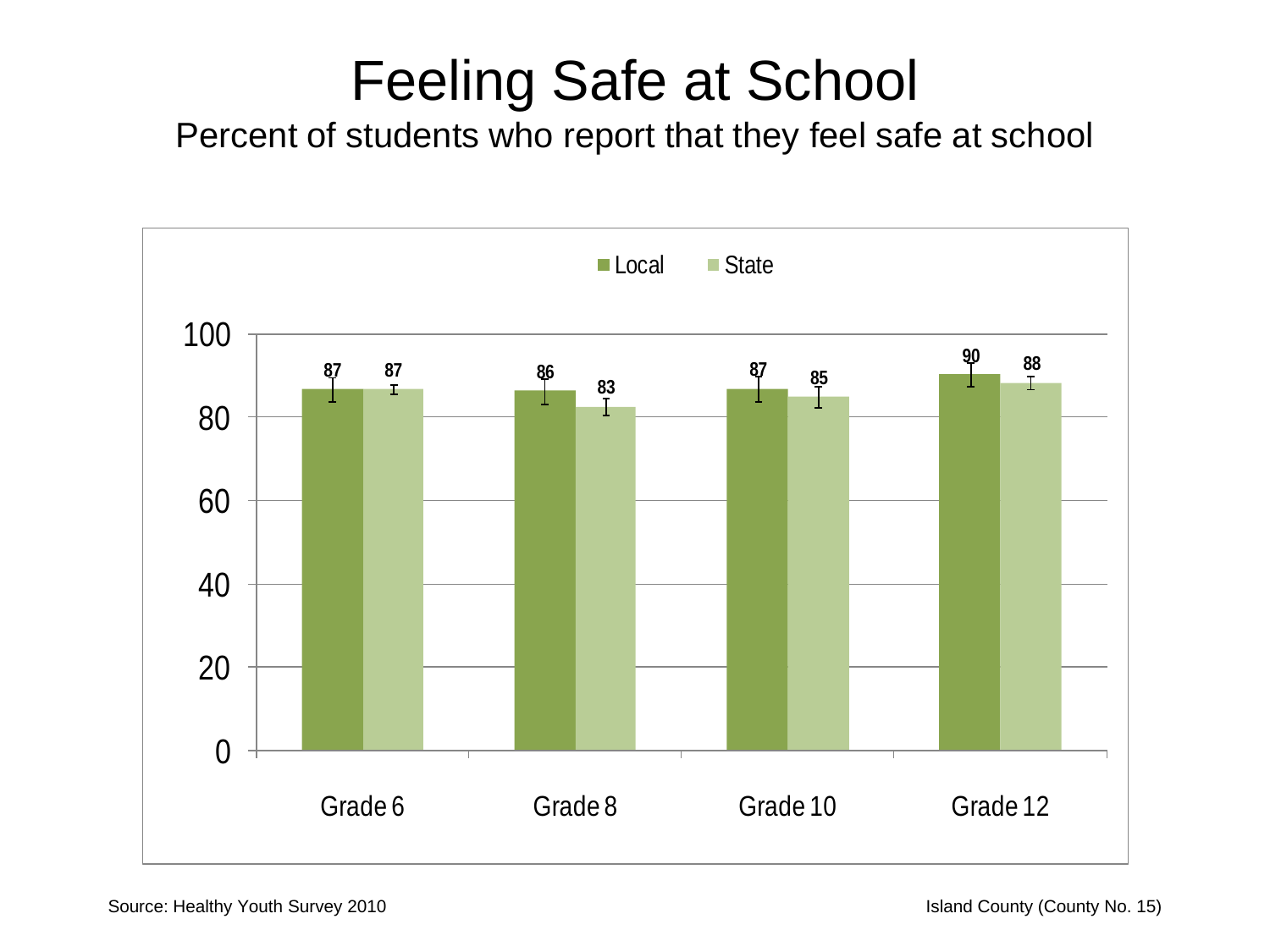# Weapon Carrying At School

Percent of students who report carrying a weapon on school property in the past 30 days

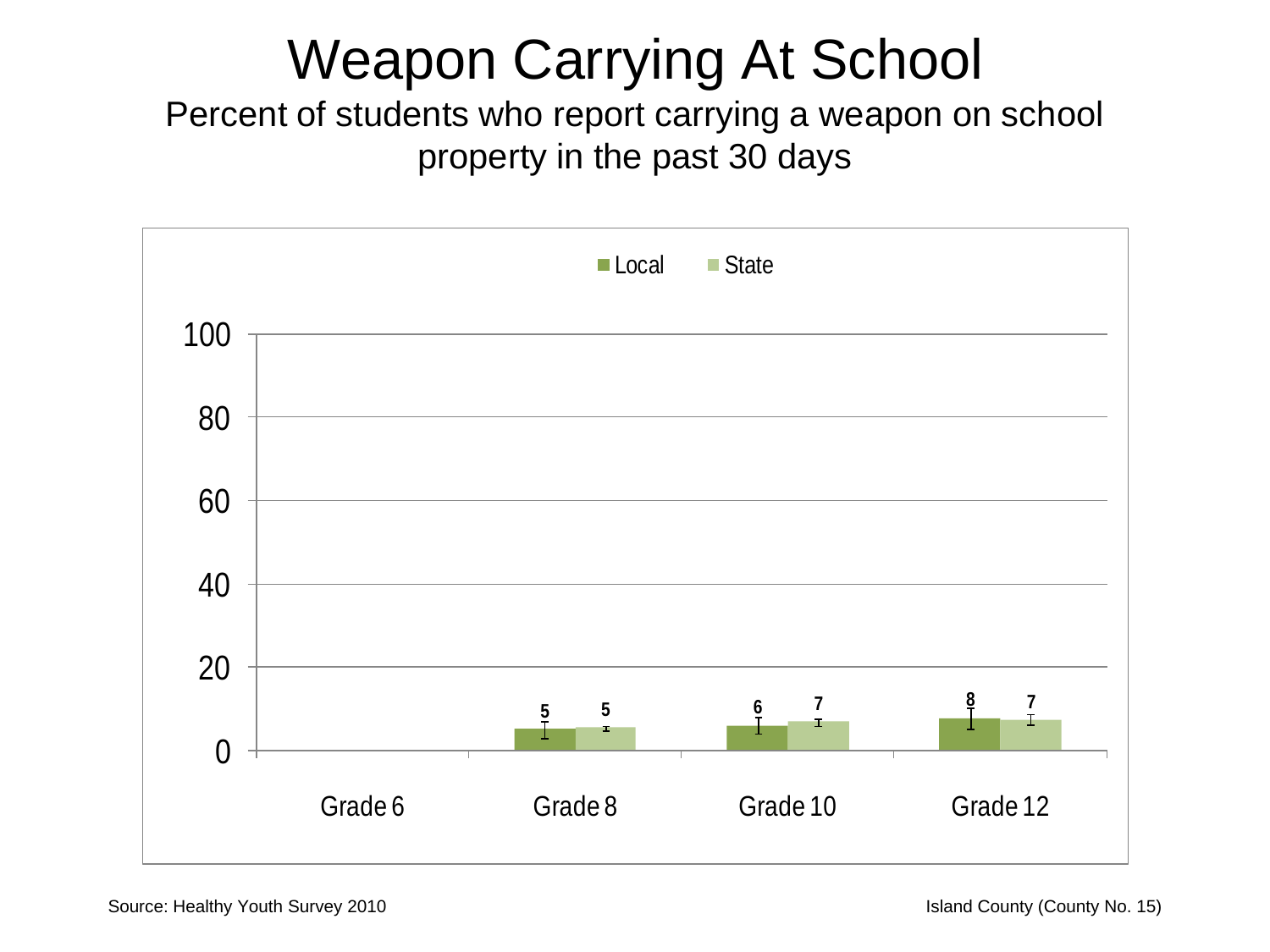# Opportunities for School Involvement

Percent of students who are resilient to problem behaviors because they report opportunities for school involvement

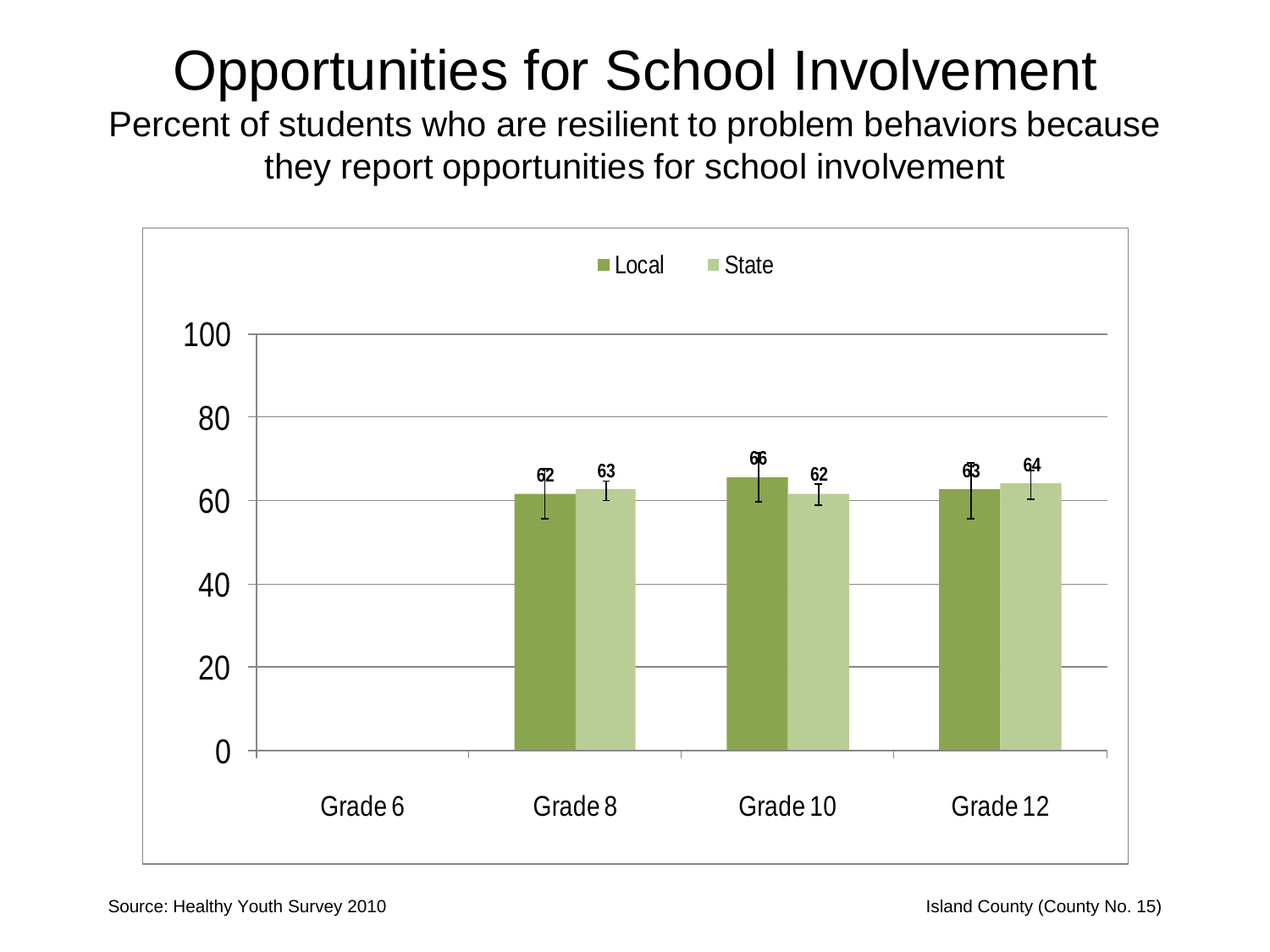# Physical Fighting

Percent of students who report being in a physical fight in the past year

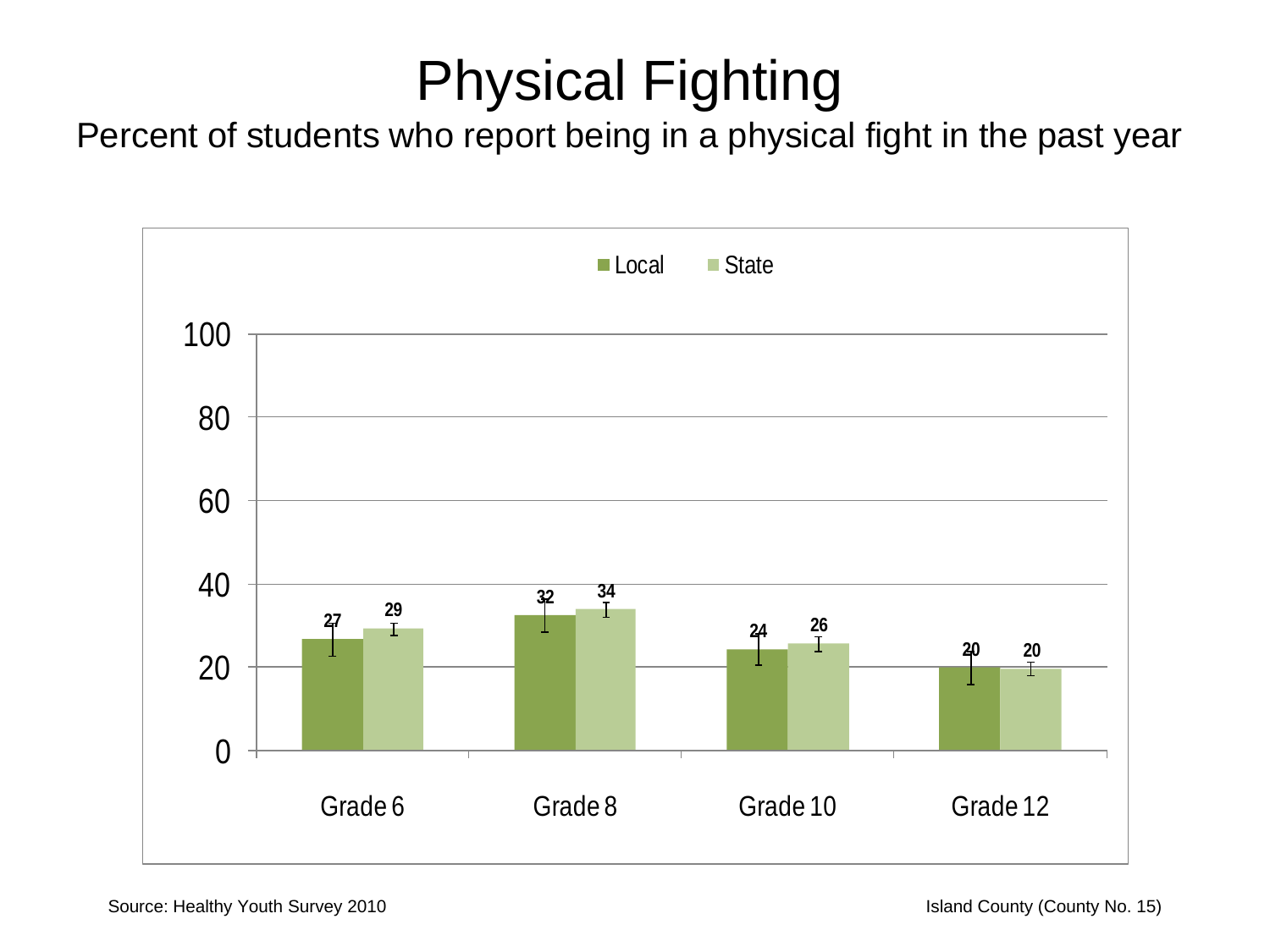# Gang Membership

Percent of students who report being members of a gang in the past year

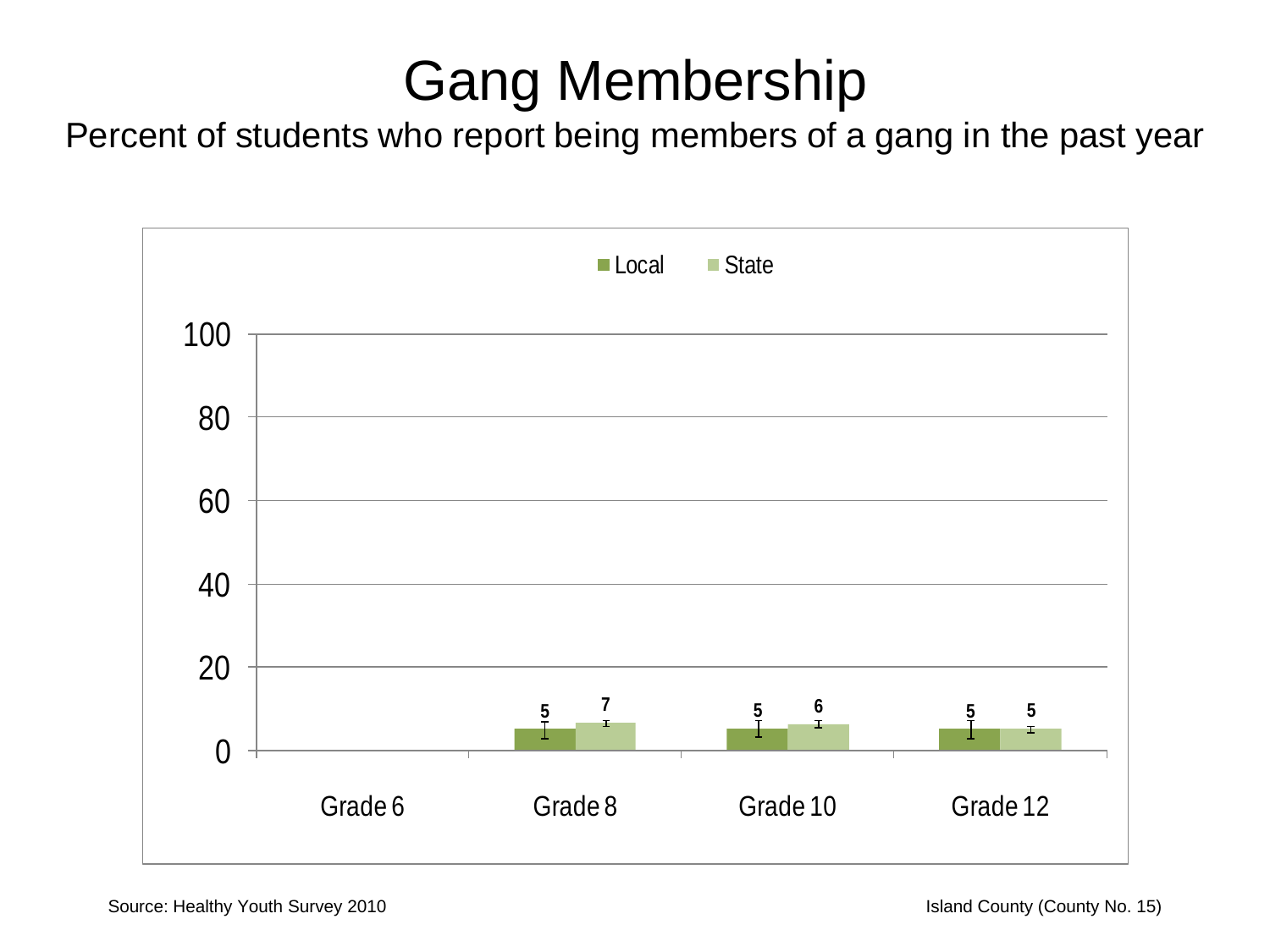# Low Neighborhood Attachment

Percent of students who are at risk for substance use because they have low attachment to their neighborhood

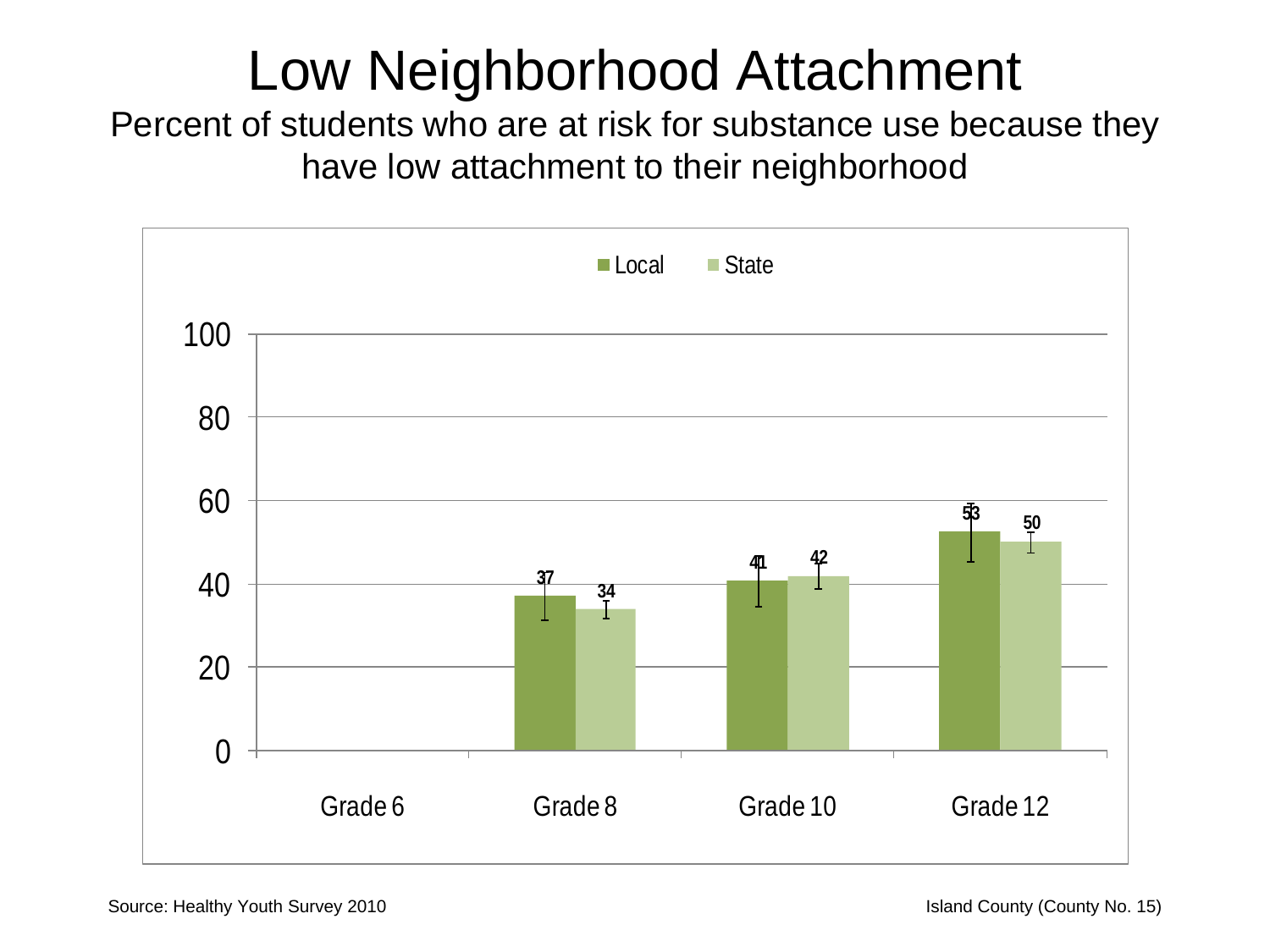# Rewards for Community Involvement

Percent of students who are resilient to substance use because they report rewards by their community for prosocial involvement

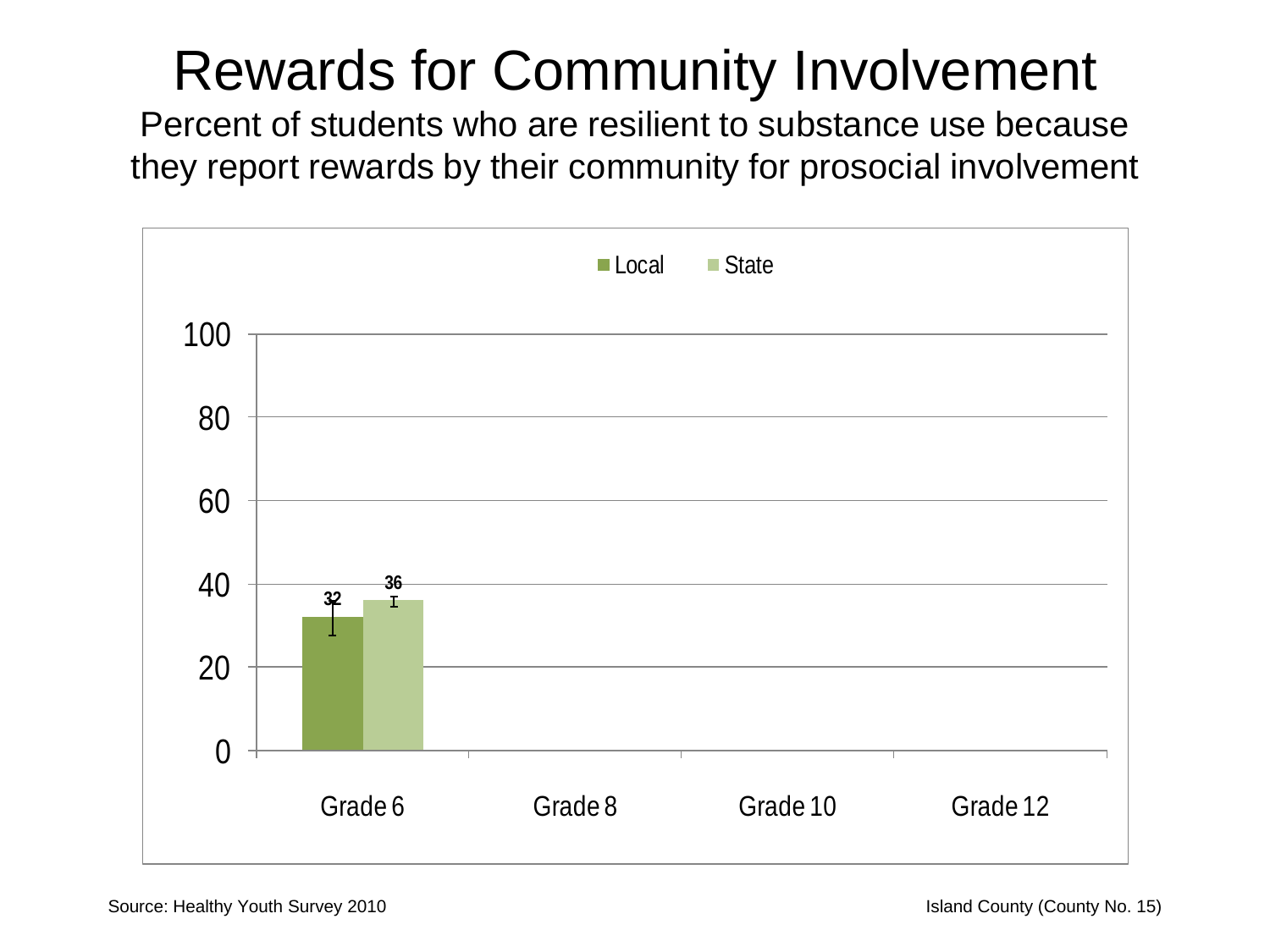#### Seat Belt Use

Percent of students who report wearing seatbelts "most of the time" or "always" when riding in a car

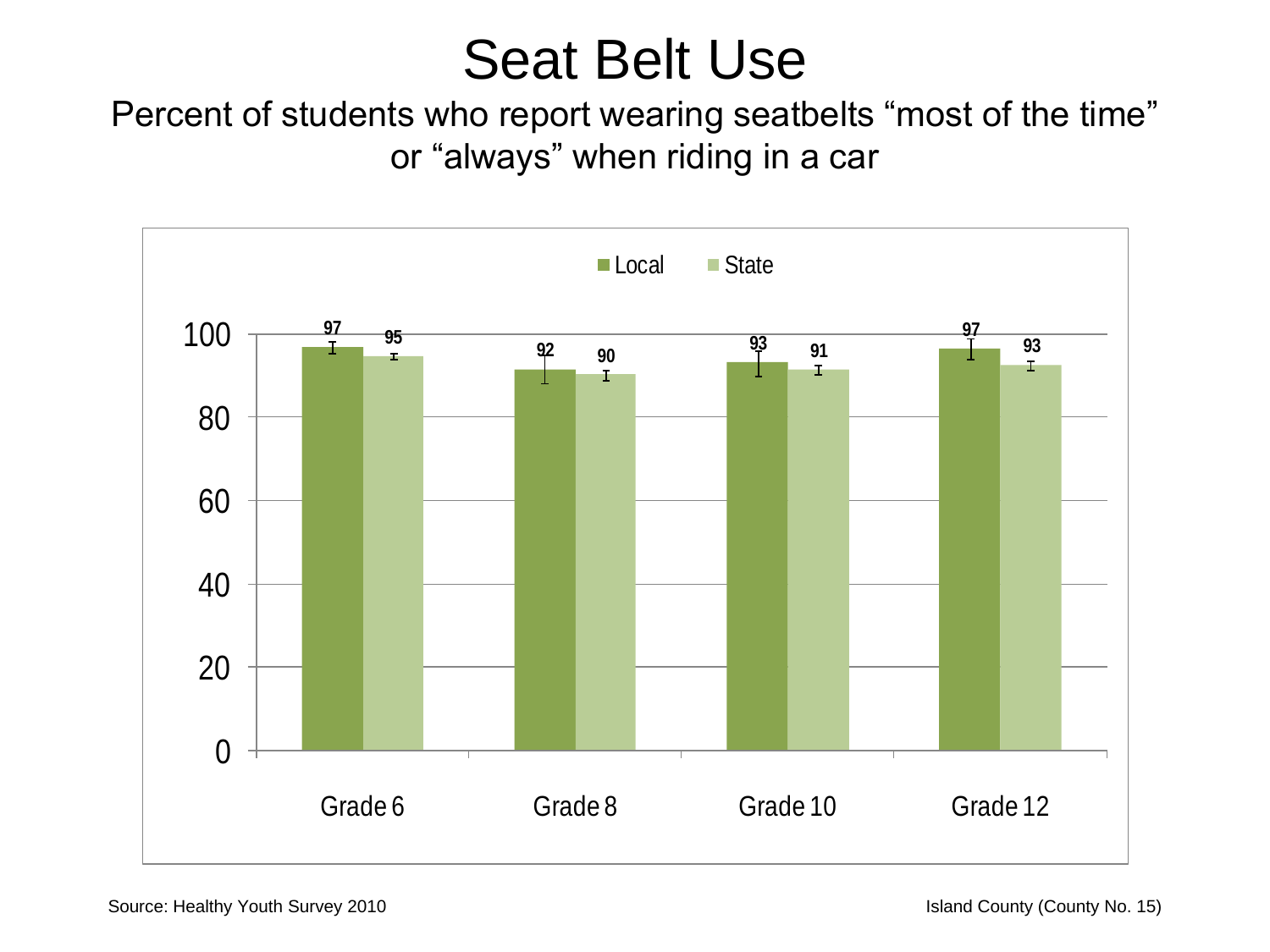# Riding With a Drinking Driver

Percent of students who report having ridden in the past 30 days with a driver who had been drinking alcohol

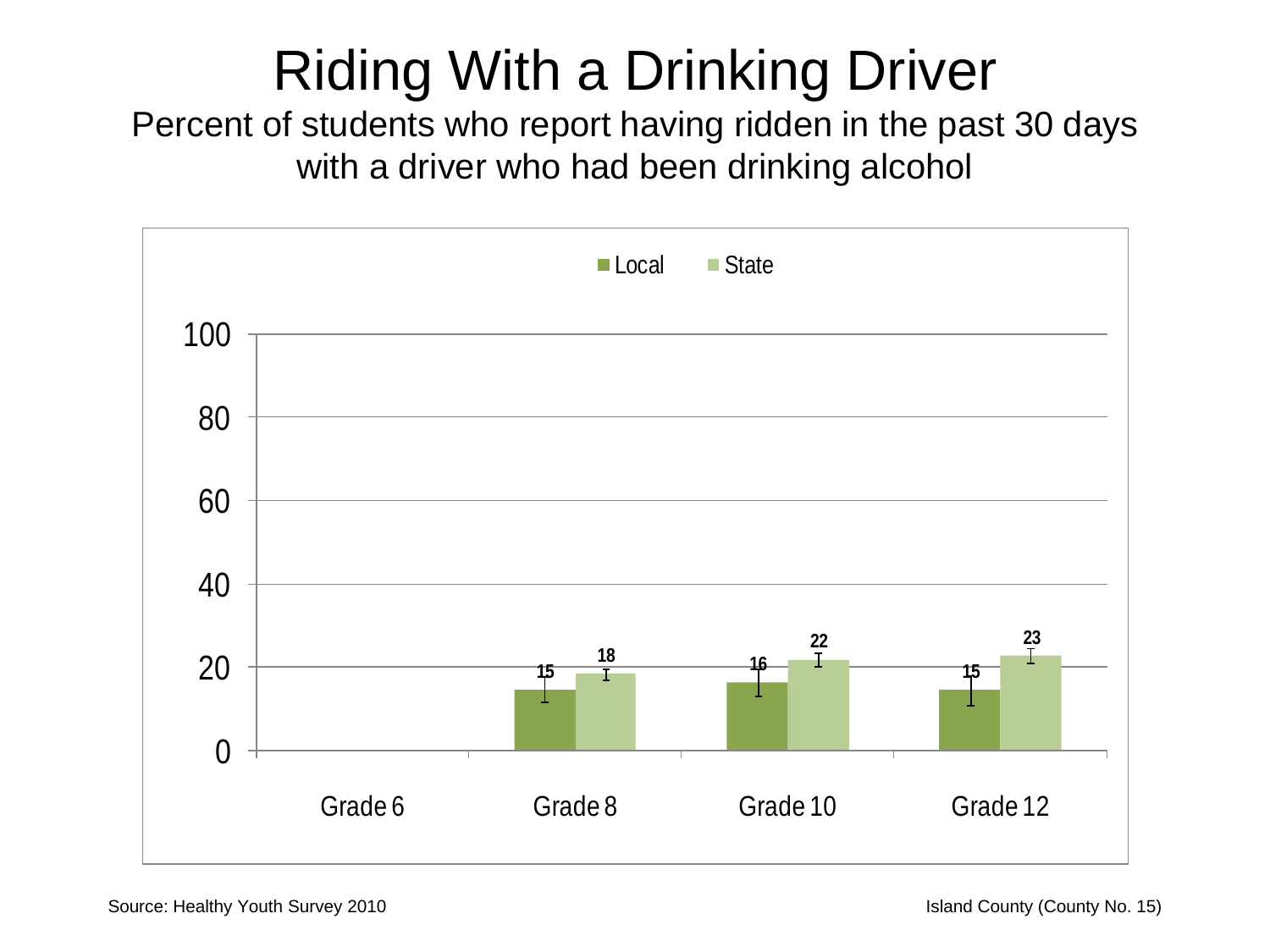#### Excessive Soda Consumption

Percent of students who report drinking 2 or more sodas yesterday

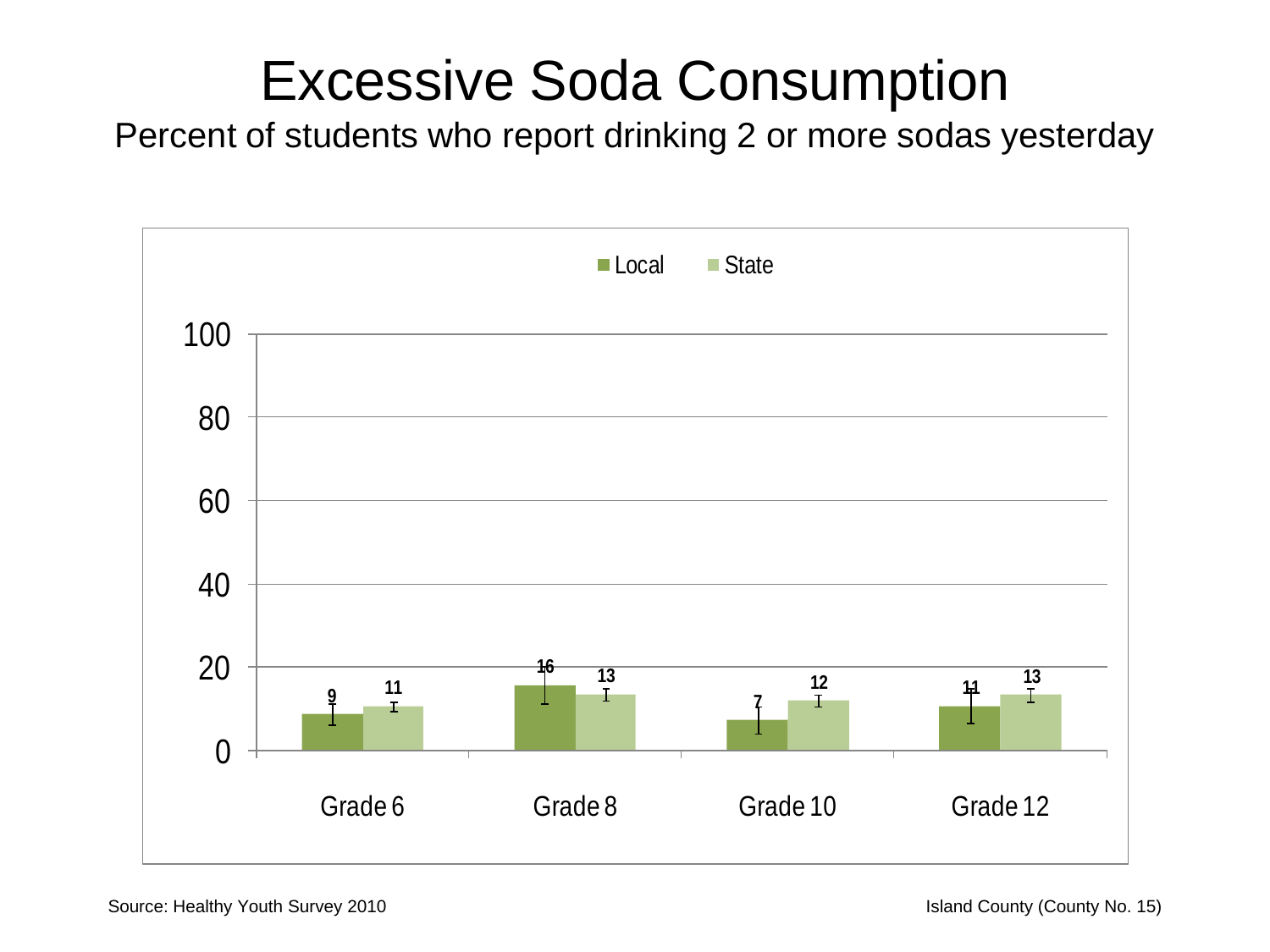# Excessive Television/Video Game Use

Percent of students who report 3 or more hours of watching television, playing video games or using the computer for fun on an average school day

![](_page_30_Figure_2.jpeg)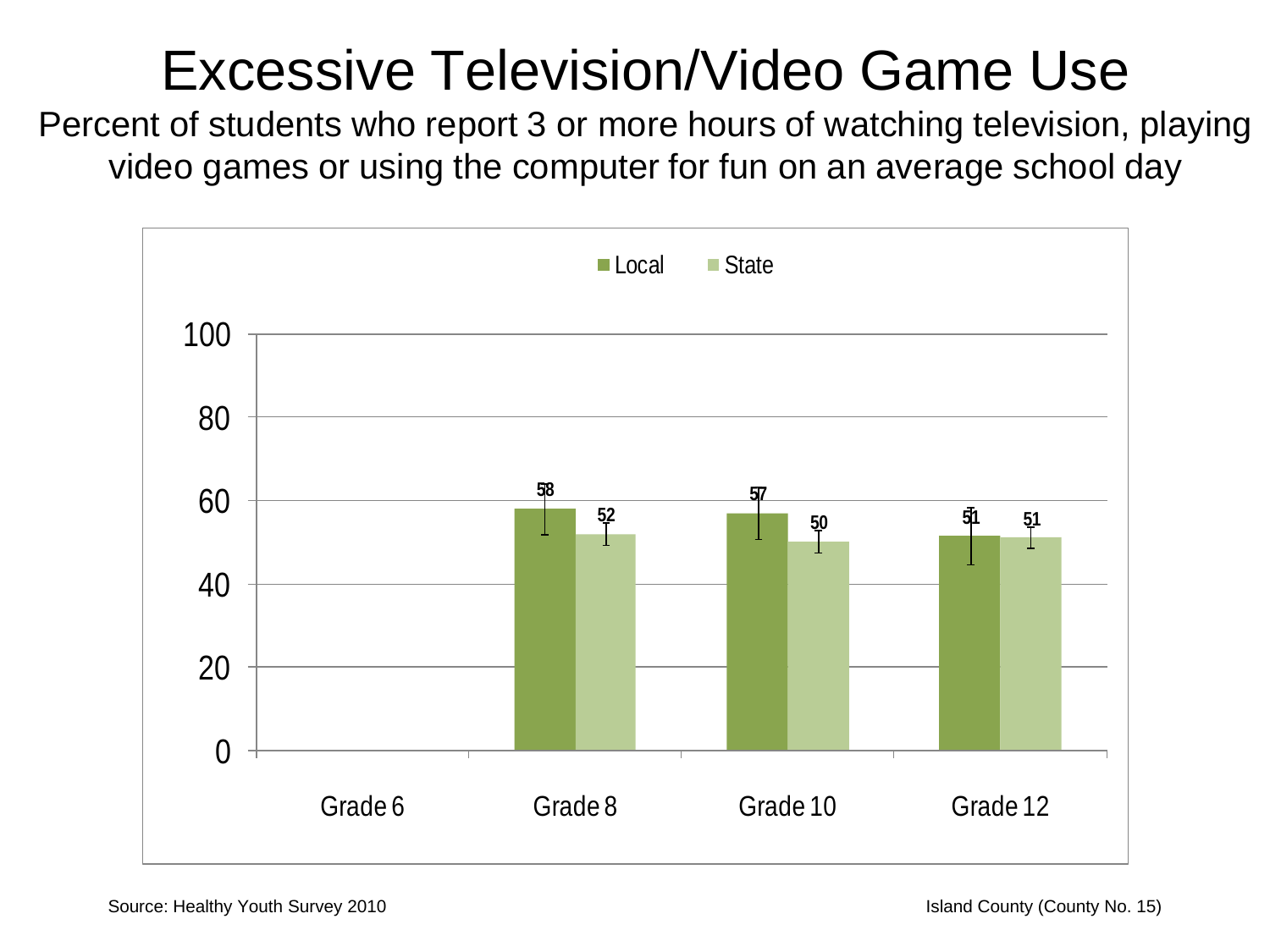# 60 Minutes of Physical Activity per Day

Percent of students who report being physically active 60 minutes per day

![](_page_31_Figure_2.jpeg)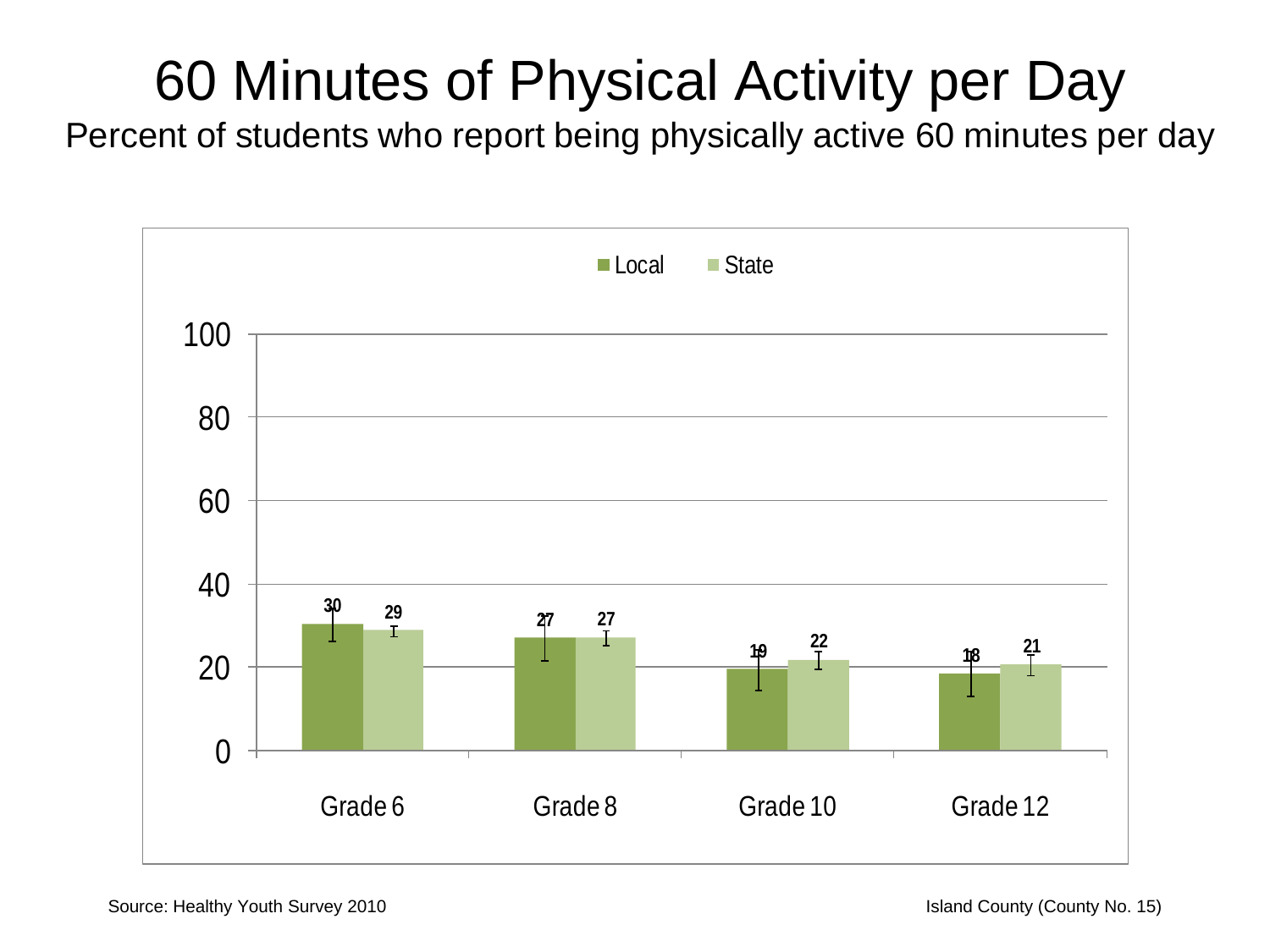# **Obesity**

Percent of students who are obese (according to reported height and weight)

![](_page_32_Figure_2.jpeg)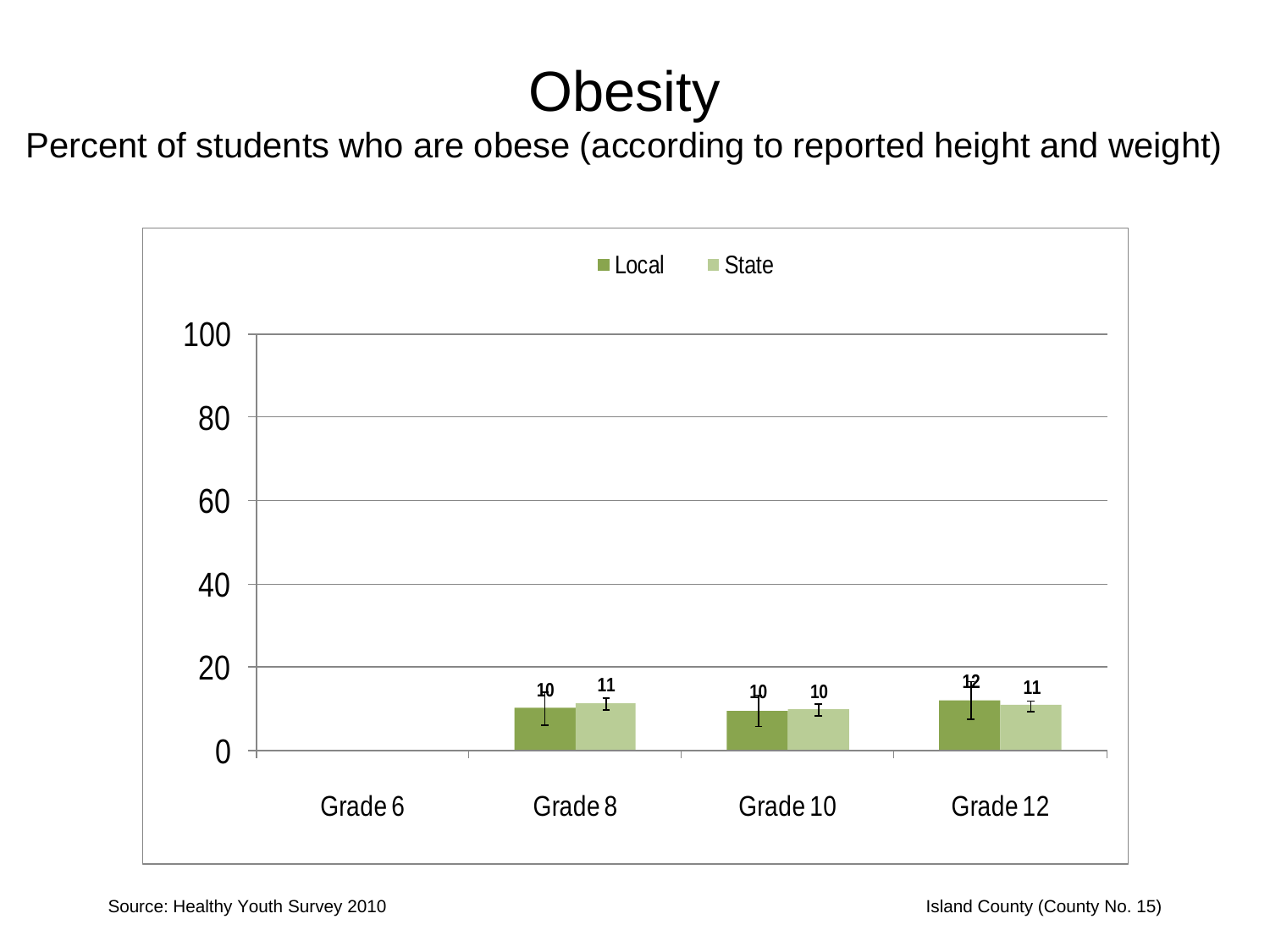#### Current Asthma

#### Percent of students who currently have asthma

![](_page_33_Figure_2.jpeg)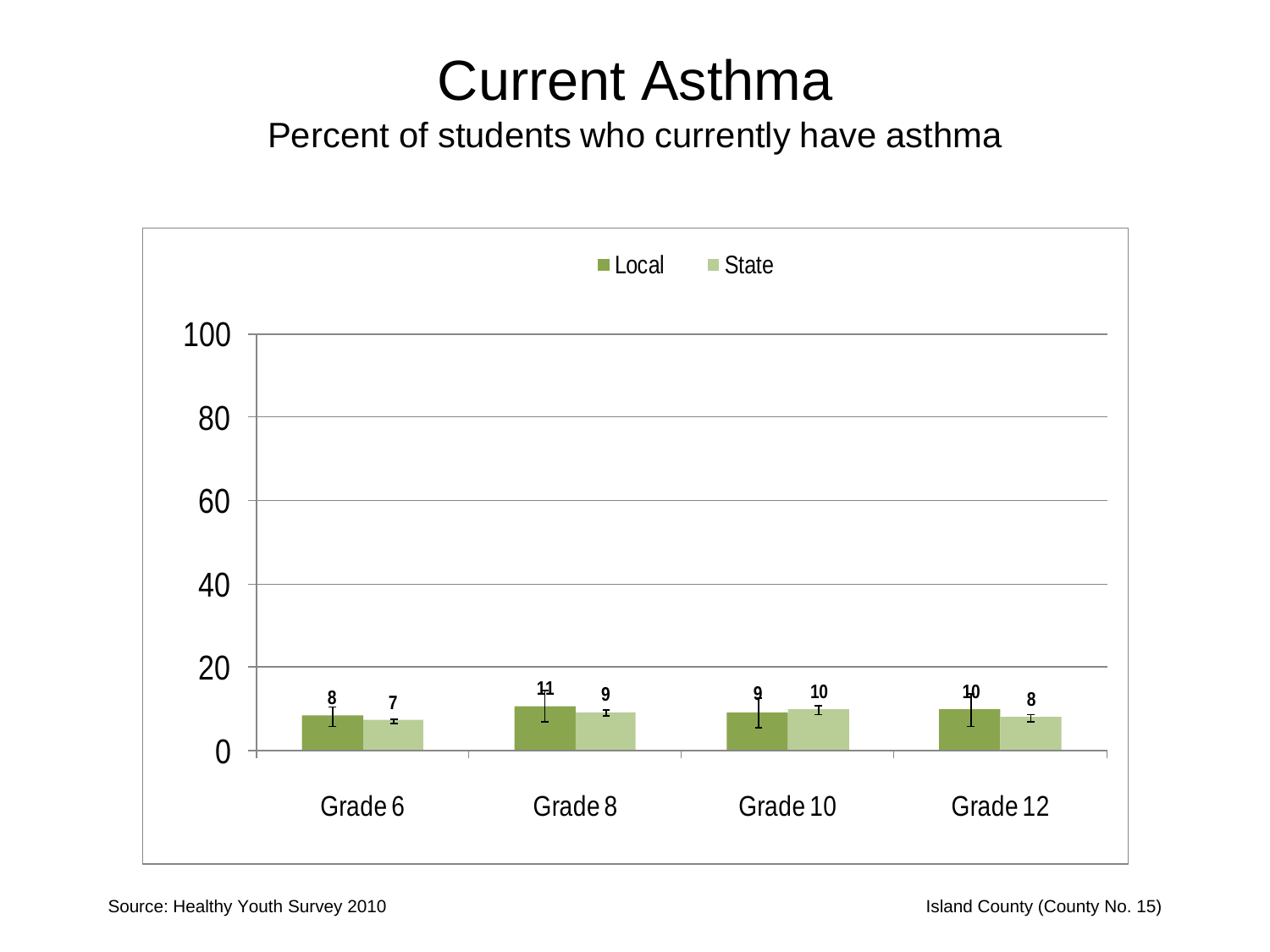#### Access to Health Care

#### Percent of students who report visiting a doctor for a routine checkup in the past year

![](_page_34_Figure_2.jpeg)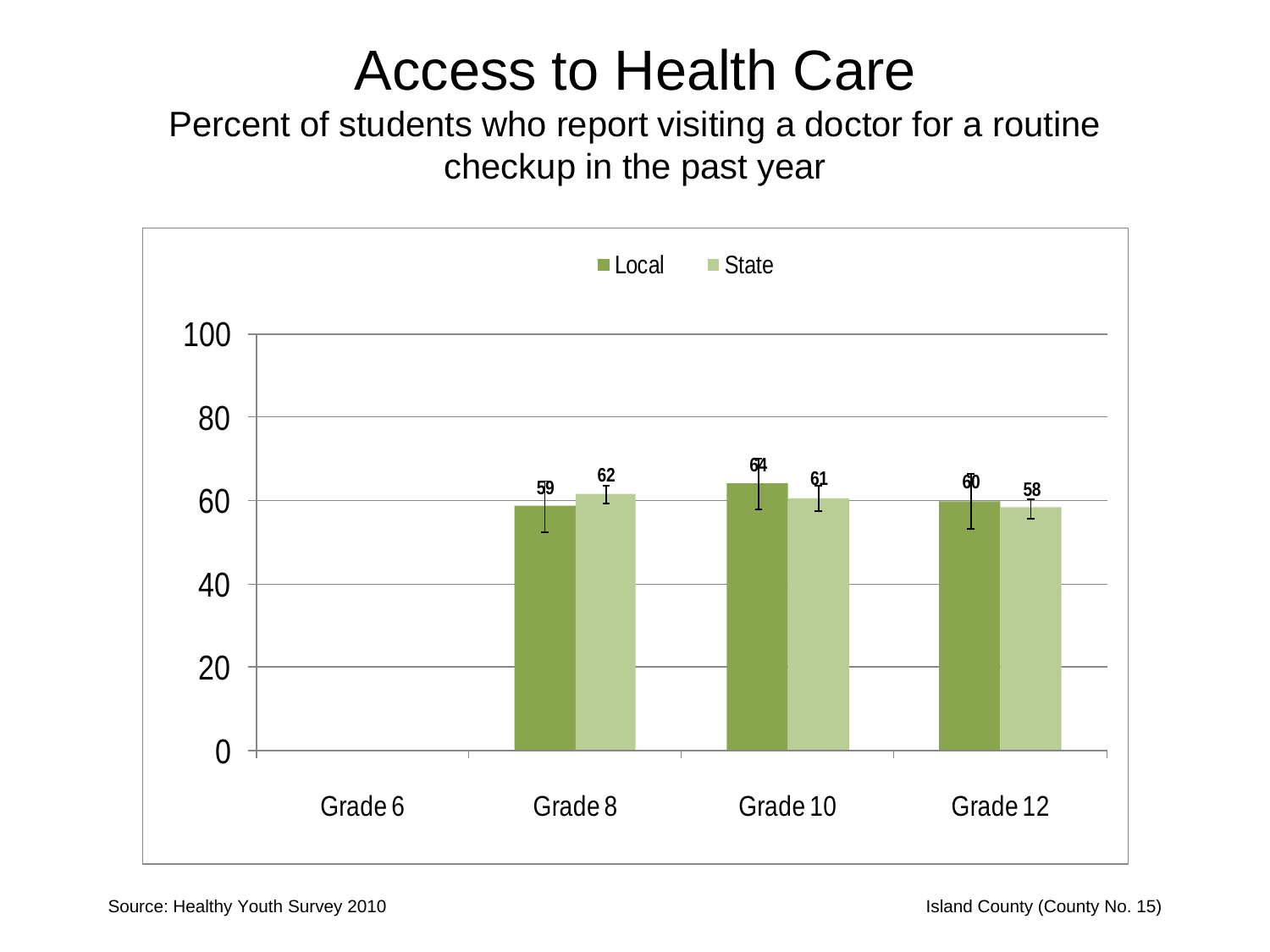#### Access to Dental Care

#### Percent of students who report visiting a dentist for a routine checkup in the past year

![](_page_35_Figure_2.jpeg)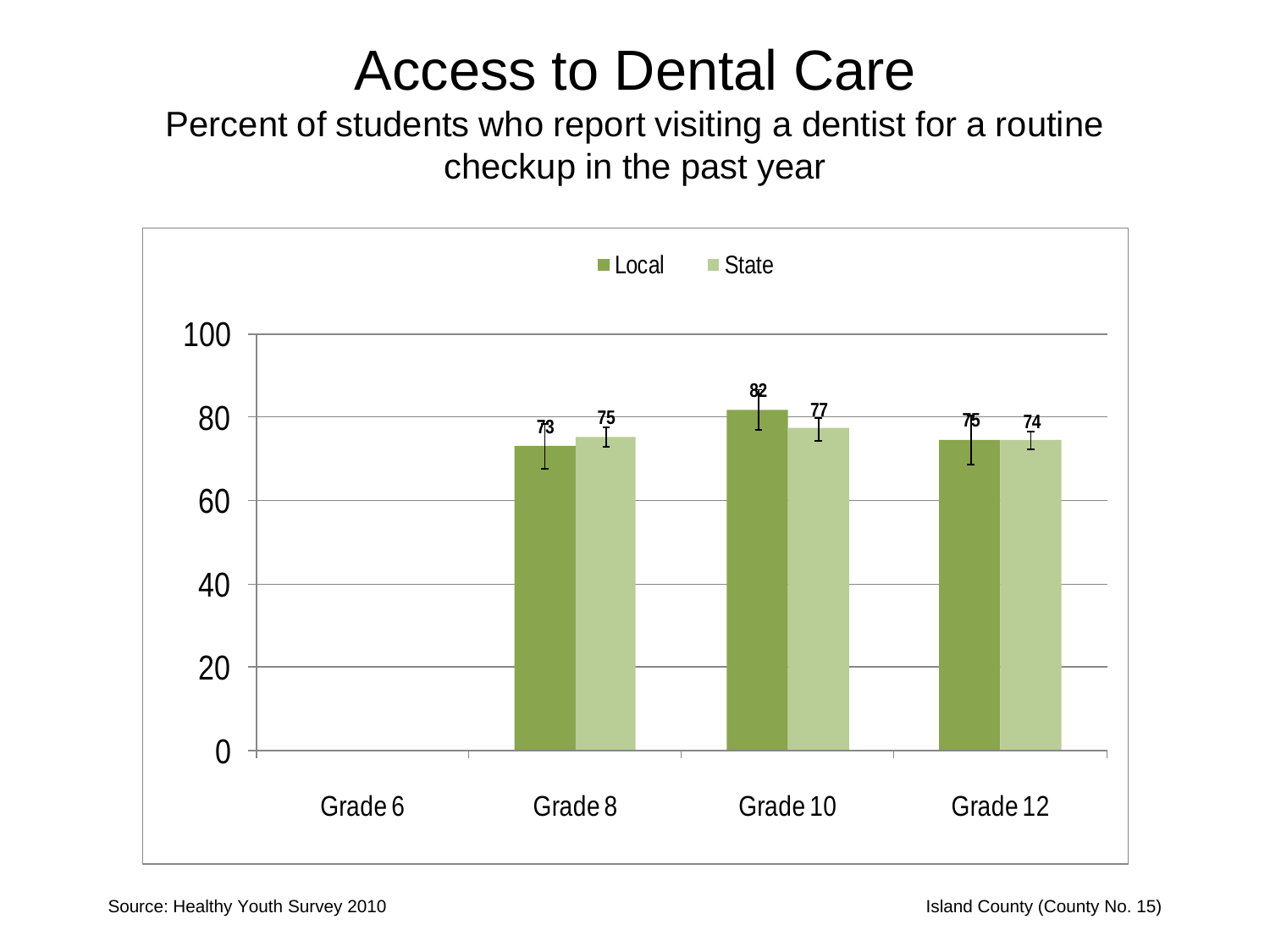### Depression

#### Percent of students who report experiencing depressive feelings during the past year

![](_page_36_Figure_2.jpeg)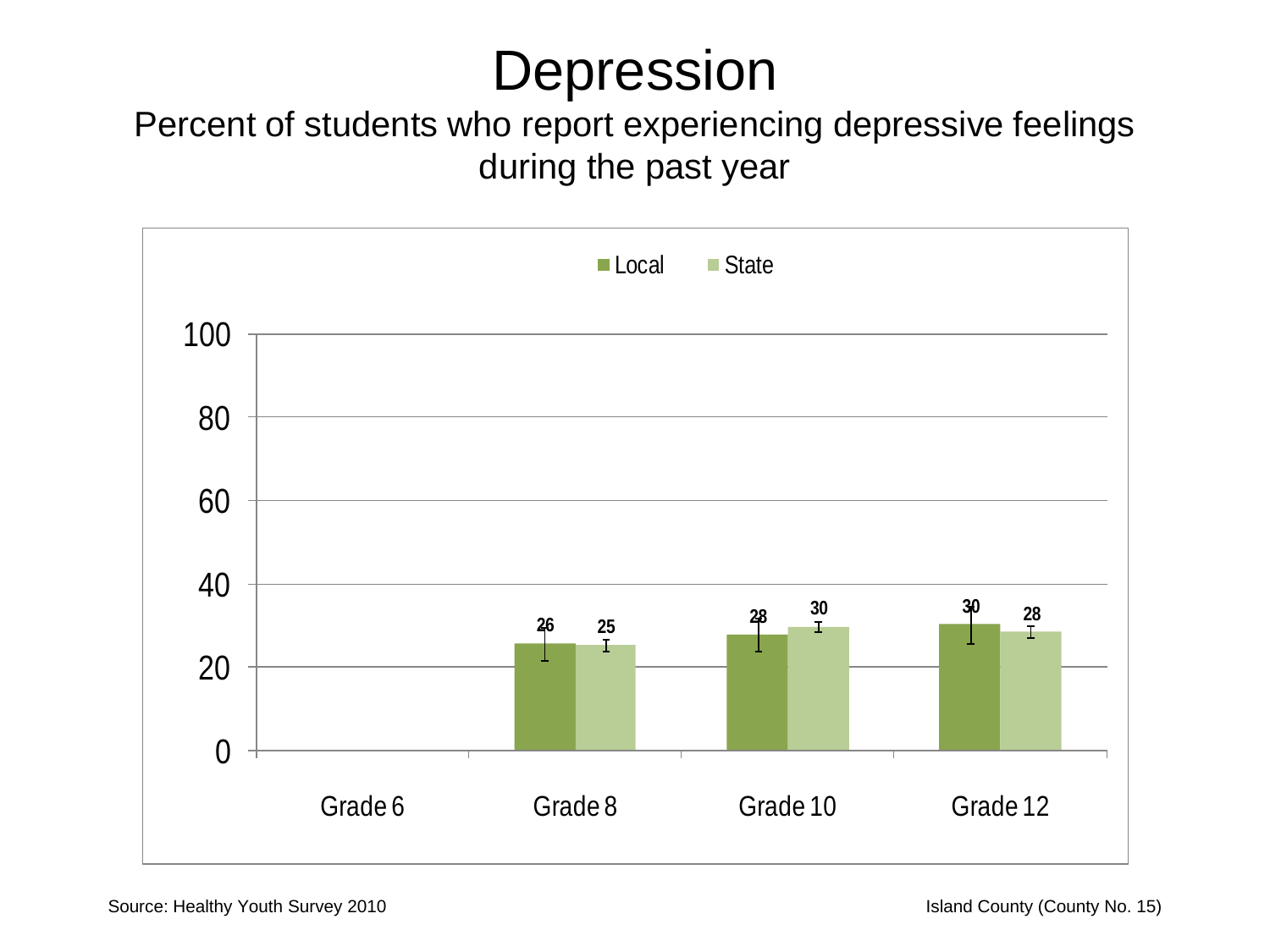# Contemplation of Suicide

Percent of students who report having seriously considered suicide in the past year

![](_page_37_Figure_2.jpeg)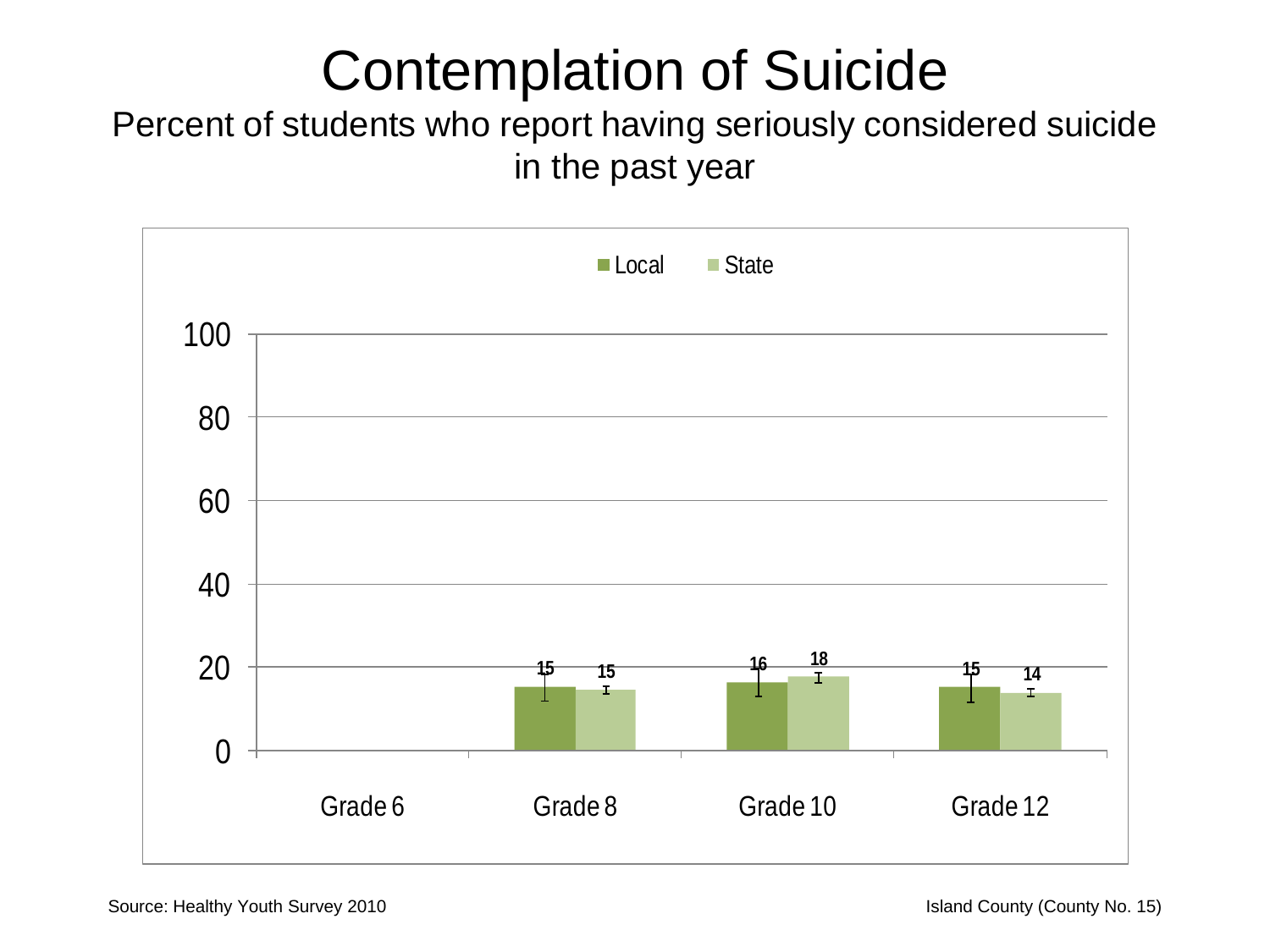# Perception of Neighborhood Norms - Alcohol

Percent of students who report that adults in their neighborhoods think youth drinking is "very wrong"

![](_page_38_Figure_2.jpeg)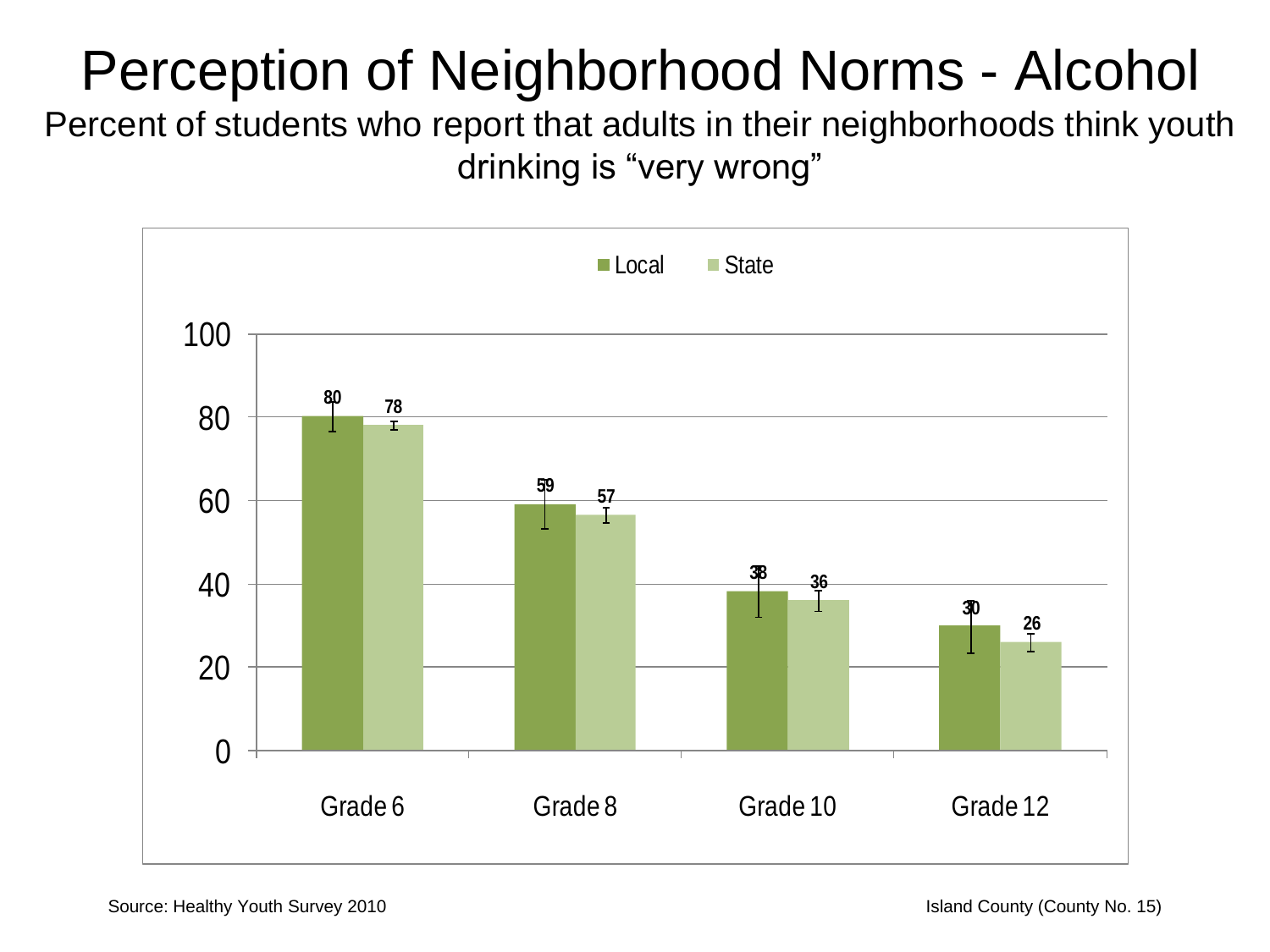# Perception of Neighborhood Norms - Smoking

Percent of students who report that adults in their neighborhoods think youth smoking is "very wrong"

![](_page_39_Figure_2.jpeg)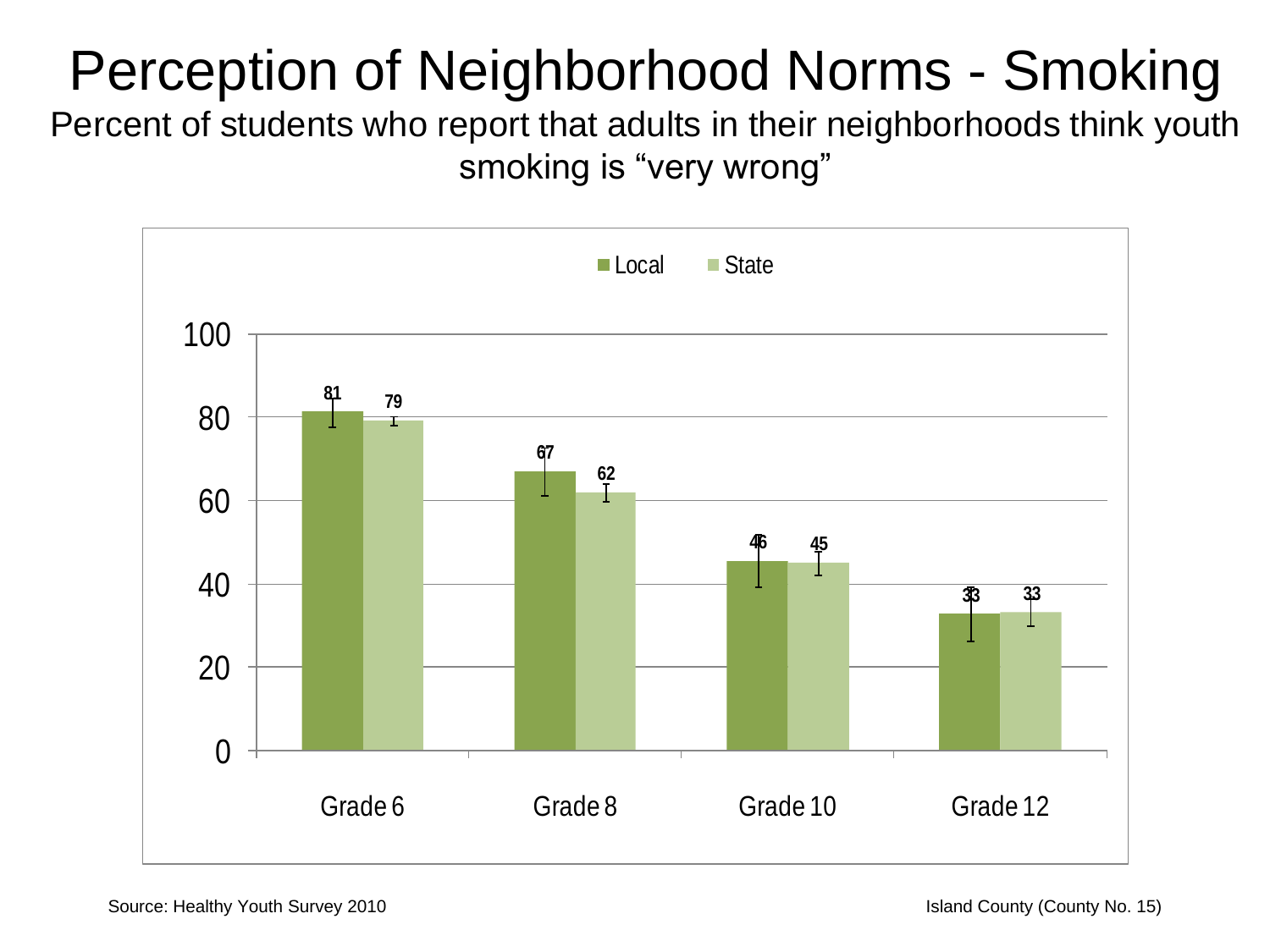# Perception of Neighborhood Norms - Marijuana

Percent of students who report that adults in their neighborhoods think youth marijuana use is "very wrong"

![](_page_40_Figure_2.jpeg)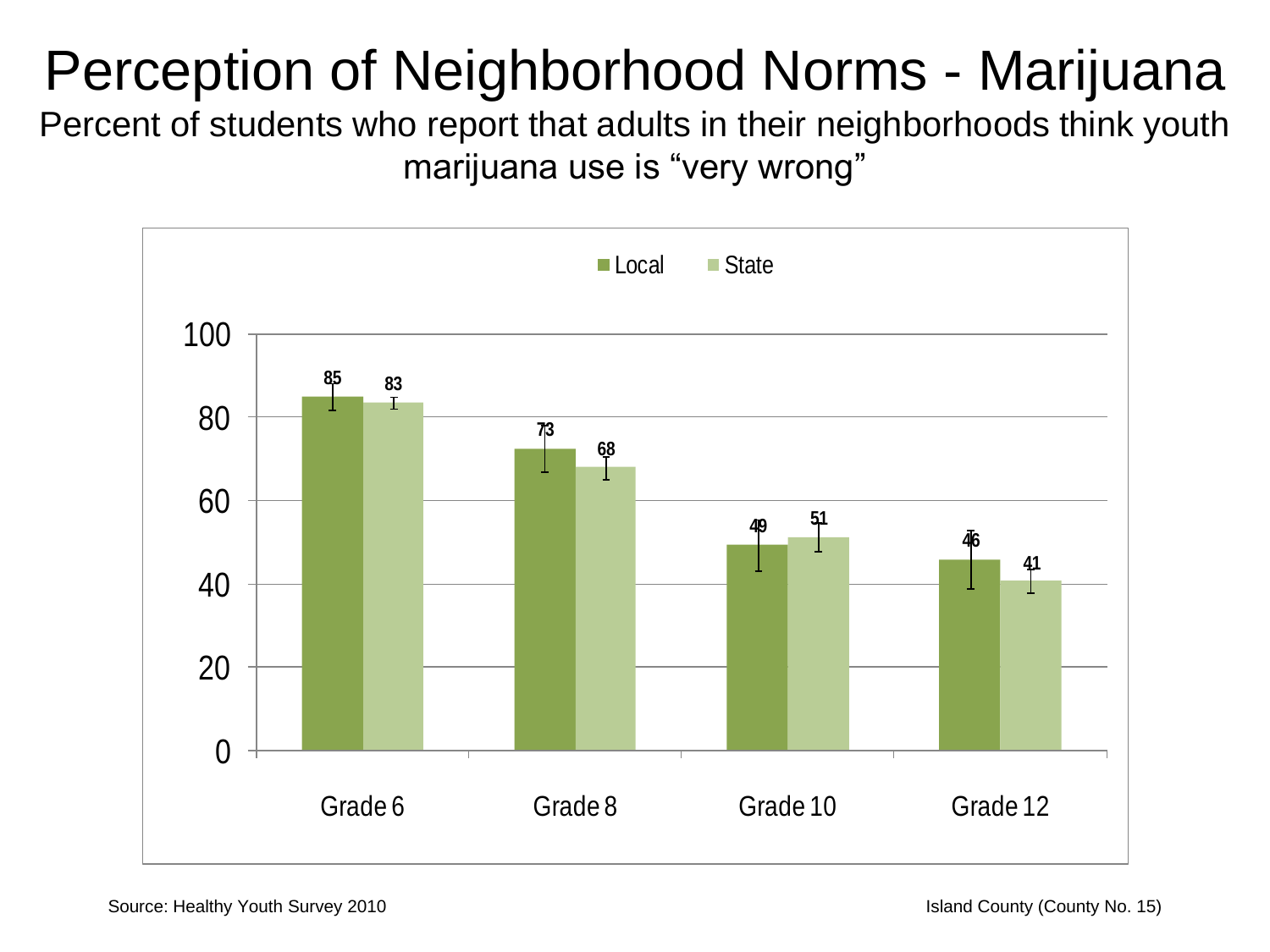### Perceived Availability of Alcohol

Percent of students who report alcohol would be very hard to get

![](_page_41_Figure_2.jpeg)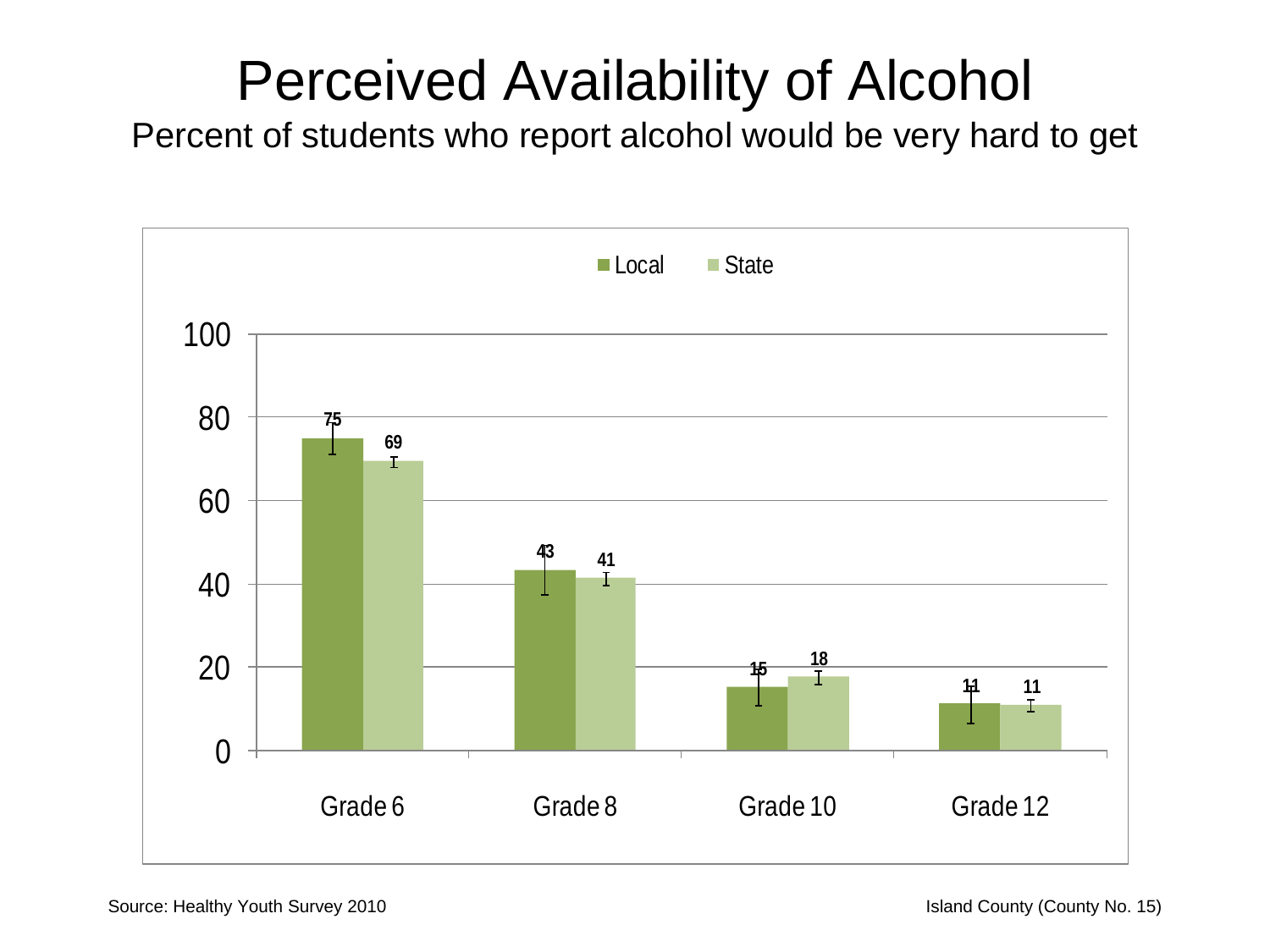# Perceived Availability of Cigarettes

Percent of students who report cigarettes would be very hard to get

![](_page_42_Figure_2.jpeg)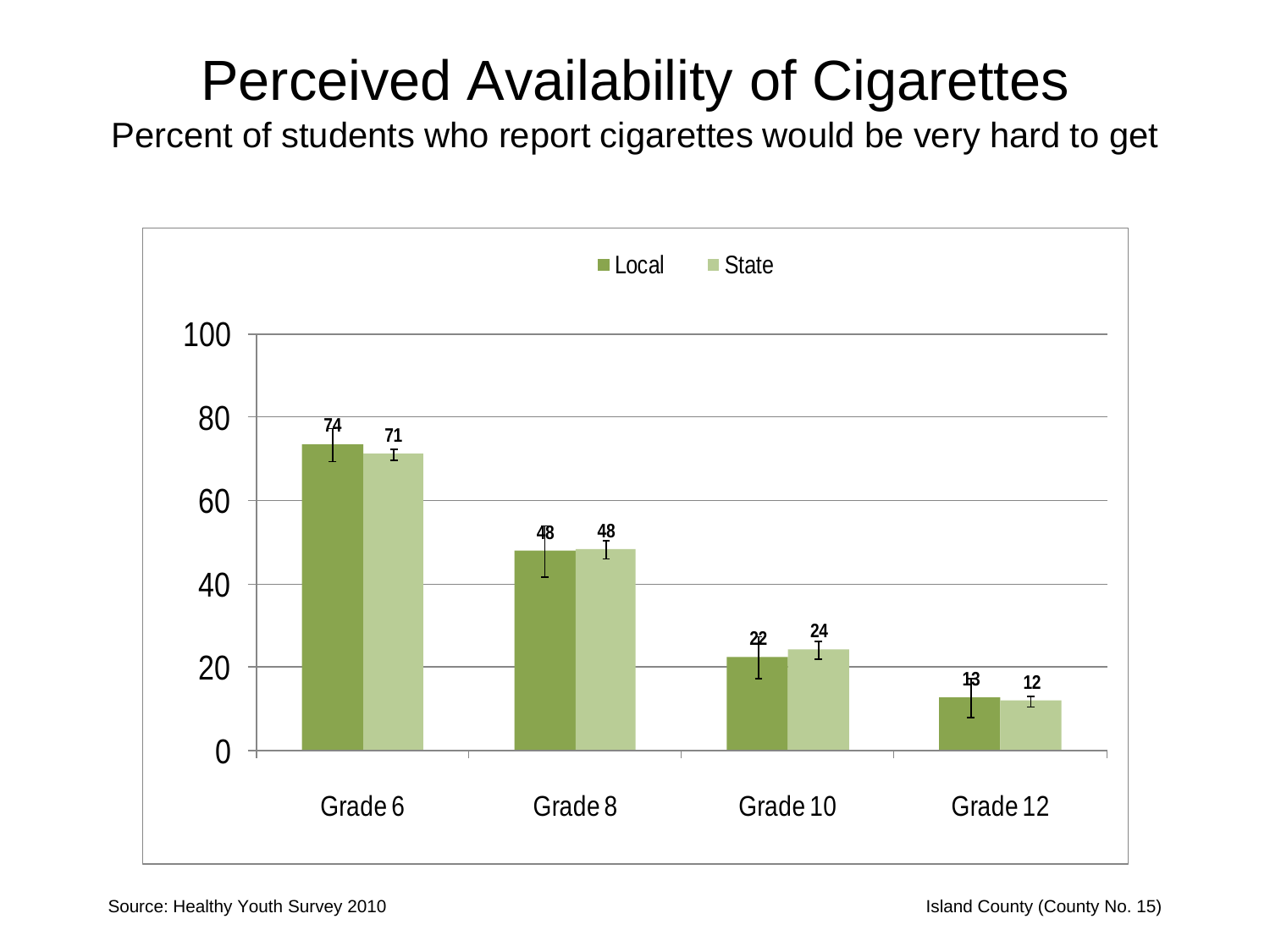# Perceived Availability of Marijuana

Percent of students who report marijuana would be very hard to get

![](_page_43_Figure_2.jpeg)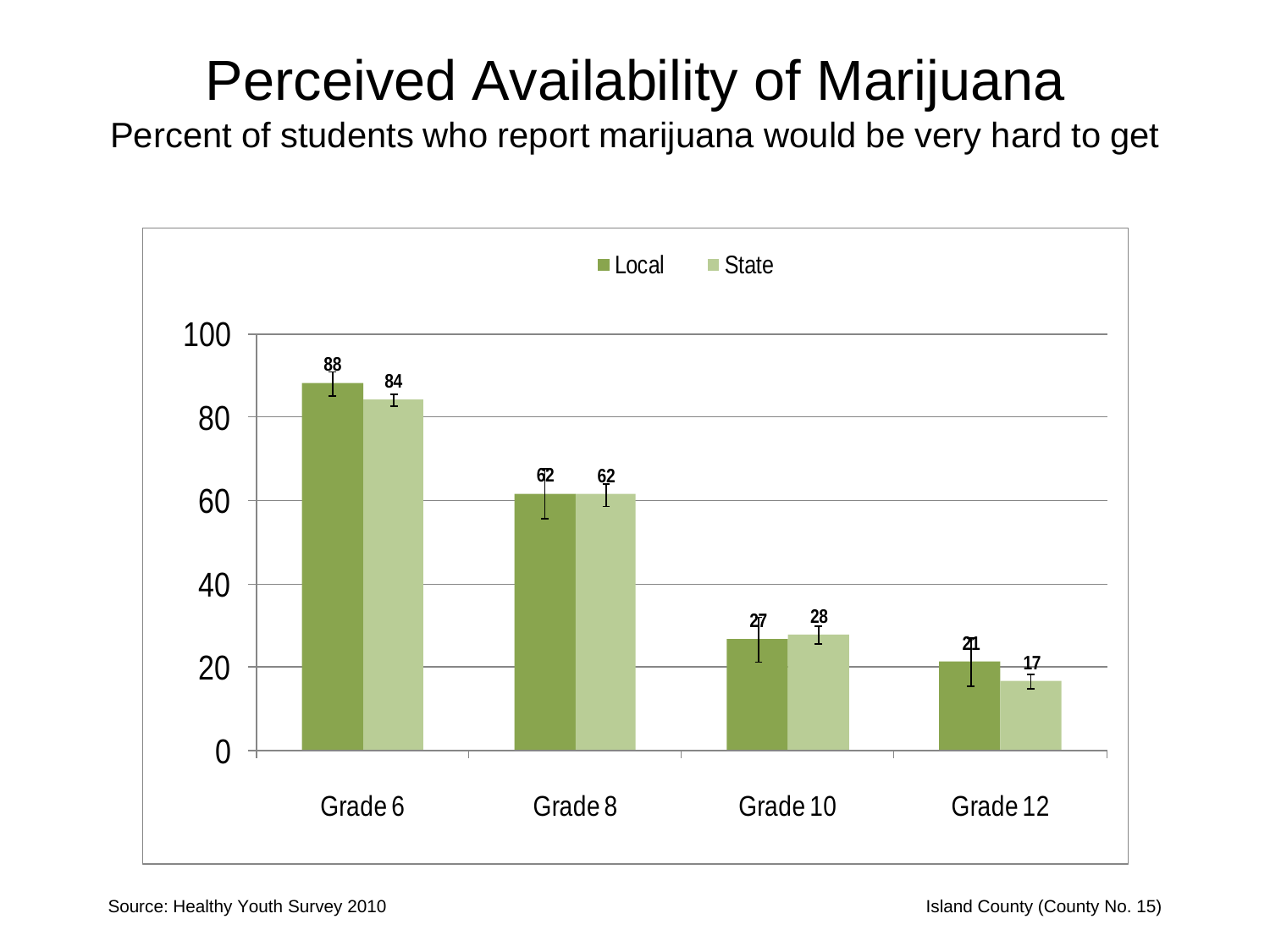# Perceived Risk of Regular Alcohol Use

Percent of students who report great risk of harm from drinking alcohol daily

![](_page_44_Figure_2.jpeg)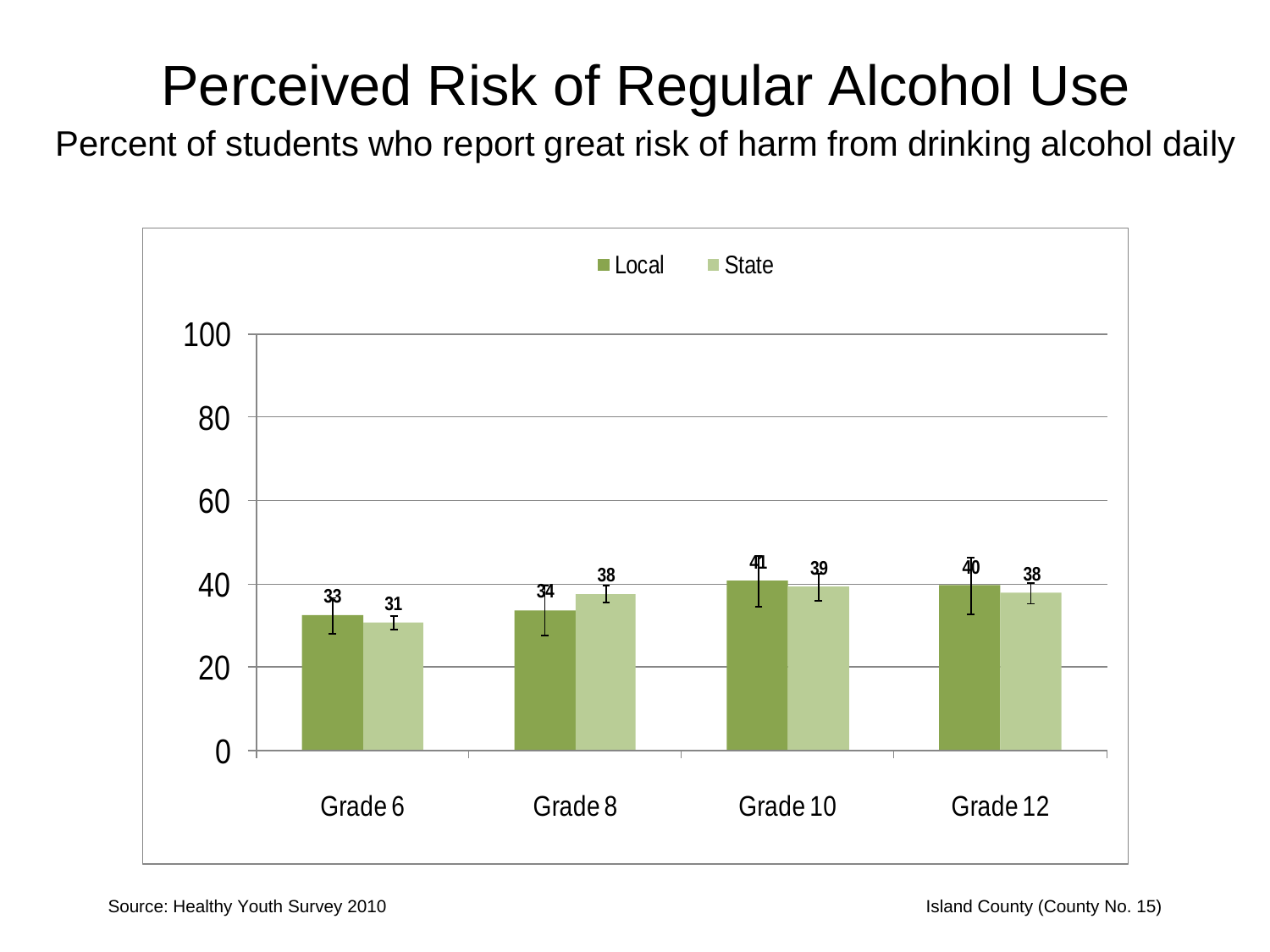# Perceived Risk of Regular Cigarette Smoking

Percent of students who report great risk of harm from smoking a pack or more a day

![](_page_45_Figure_2.jpeg)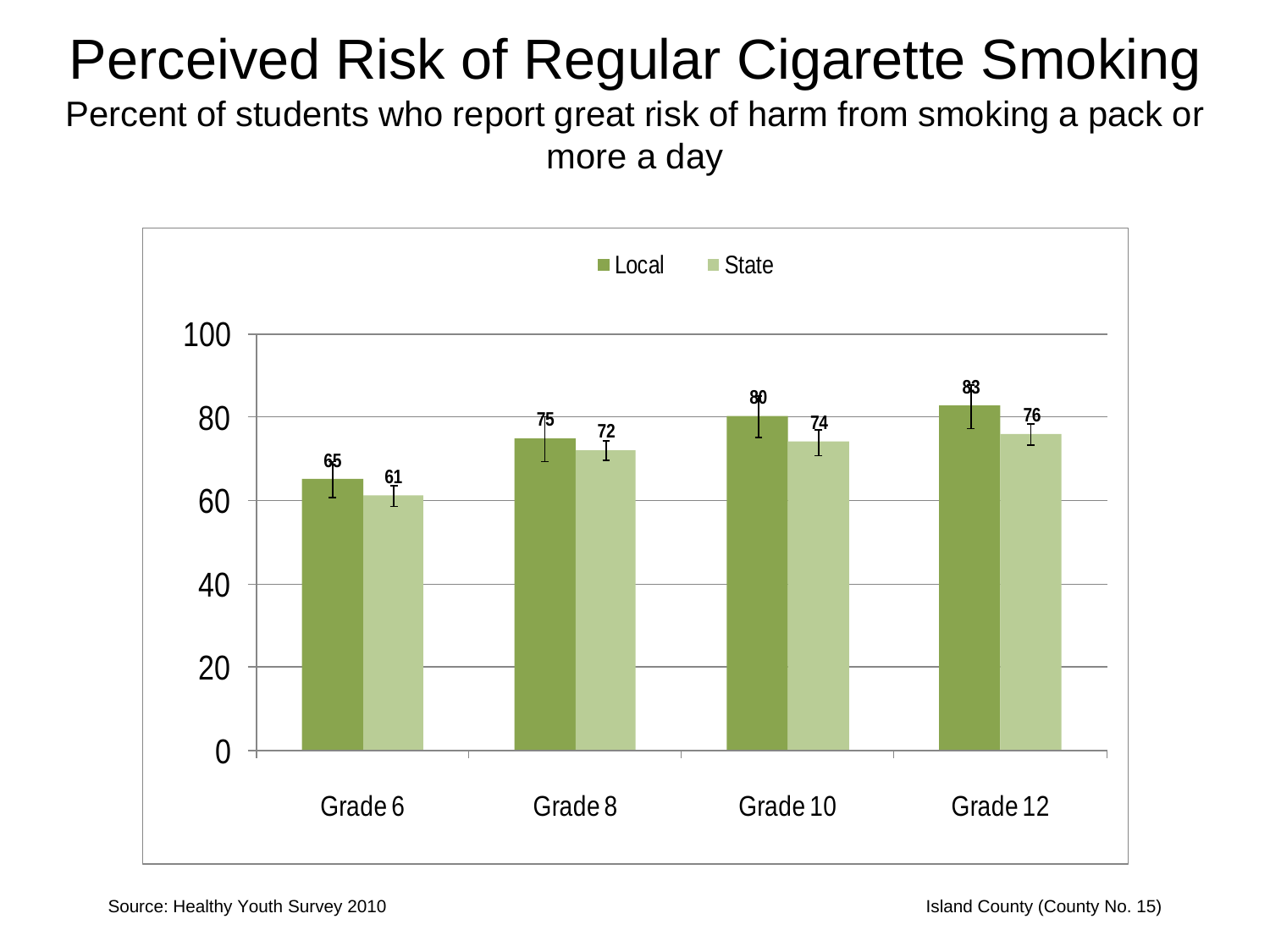# Perceived Risk of Regular Marijuana Use

Percent of students who report great risk of harm from smoking marijuana at least once or twice a week

![](_page_46_Figure_2.jpeg)